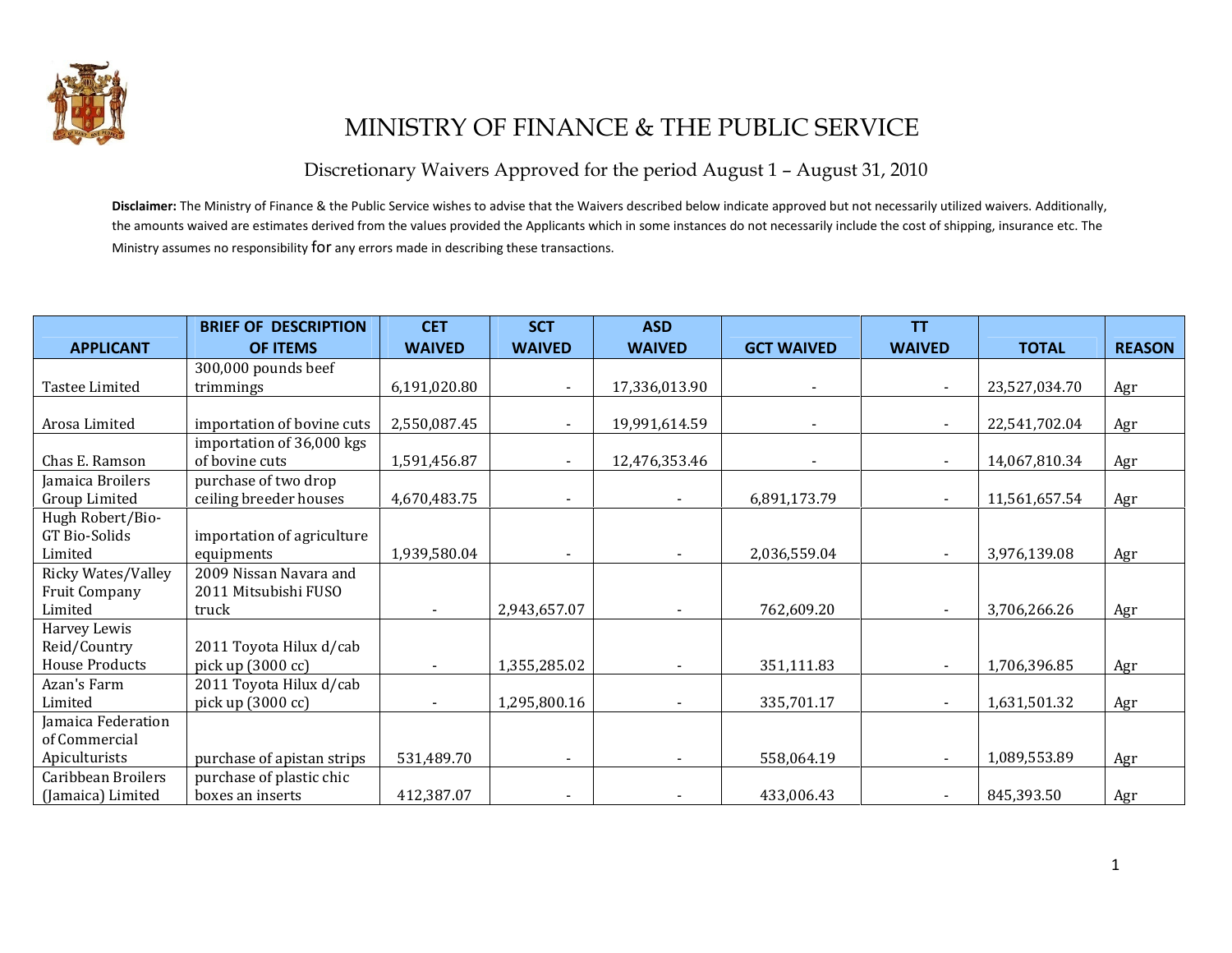|                            | <b>BRIEF OF DESCRIPTION</b> | <b>CET</b>    | <b>SCT</b>    | <b>ASD</b>               | <b>GCT</b>    | <b>TT</b>      |              |               |
|----------------------------|-----------------------------|---------------|---------------|--------------------------|---------------|----------------|--------------|---------------|
| <b>APPLICANT</b>           | <b>OF ITEMS</b>             | <b>WAIVED</b> | <b>WAIVED</b> | <b>WAIVED</b>            | <b>WAIVED</b> | <b>WAIVED</b>  | <b>TOTAL</b> | <b>REASON</b> |
|                            | purchase of irrigation      |               |               |                          |               |                |              |               |
| Hershell Lindo             | equipment                   | 261,401.60    |               | $\blacksquare$           | 274,471.68    | $\blacksquare$ | 535,873.29   | Agr           |
|                            | purchase of a caterpillar   |               |               |                          |               |                |              |               |
| Canon Thompson             | 3DC tractor                 | 171,669.80    |               | $\blacksquare$           | 363,510.80    |                | 535,180.60   | Agr           |
| Mark Frederick/Bee         | purchase of apiculture      |               |               |                          |               |                |              |               |
| Nice                       | equipment                   | 167,785.17    |               | $\blacksquare$           | 176,174.43    | $\blacksquare$ | 343,959.59   | Agr           |
| Mr. Dale                   |                             |               |               |                          |               |                |              |               |
| Campbell/Mobil             | One used grinder mixer      |               |               |                          |               |                |              |               |
| <b>Import and Export</b>   | with electronic scales      | 128,979.60    |               | $\blacksquare$           | 135,428.58    | $\blacksquare$ | 264,408.18   | Agr           |
|                            | purchase of a grinding      |               |               |                          |               |                |              |               |
| Henry Graham               | machine                     | 128,389.50    |               | $\blacksquare$           | 134,808.98    | $\blacksquare$ | 263,198.48   | Agr           |
|                            | purchase of a rotorvator    |               |               |                          |               |                |              |               |
| Gary Coulton               | with attachments            | 81,067.97     |               | $\blacksquare$           | 85,121.37     | $\blacksquare$ | 166,189.34   | Agr           |
| Errol Rose/Triple S.       |                             |               |               |                          |               |                |              |               |
| <b>Enterprises Limited</b> | purchase of poultry cages   | 73,029.33     |               | $\overline{\phantom{a}}$ | 76,680.80     |                | 149,710.13   | Agr           |
|                            | importation of pond         |               |               |                          |               |                |              |               |
|                            | liners and chipper          |               |               |                          |               |                |              |               |
| Harma Wright               | shredder machine            | 29,831.62     |               | $\sim$                   | 31,323.20     | $\blacksquare$ | 61,154.83    | Agr           |
|                            | purchase of irrigation      |               |               |                          |               |                |              |               |
|                            | equipment, mist blower      |               |               |                          |               |                |              |               |
|                            | and                         |               |               |                          |               |                |              |               |
| <b>Byron Morgan</b>        | engine oil                  |               |               | $\blacksquare$           | 60,395.83     | $\blacksquare$ | 60,395.83    | Agr           |
| Hyacinth                   | purchase of a feather       |               |               |                          |               |                |              |               |
| Anderson/Andclan           | plucket and broiler kill    |               |               |                          |               |                |              |               |
| Plus Limited               | cones                       | 23,947.08     |               |                          | 25,144.43     |                | 49,091.51    | Agr           |
|                            | purchase of weed wacker,    |               |               |                          |               |                |              |               |
| Christopher Binns          | chain saw and sprinklers    | 10,138.32     |               |                          | 10,645.24     |                | 20,783.56    | Agr           |
|                            |                             |               |               |                          |               |                |              |               |
| Wayne Walker               | one mantis tiller           | 7,461.04      |               |                          | 7,834.09      |                | 15,295.13    | Agr           |
|                            | purchase of irrigation      |               |               |                          |               |                |              |               |
| Petula Clarke-Lee          | equipment                   |               |               |                          | 12,544.92     | $\blacksquare$ | 12,544.92    | Agr           |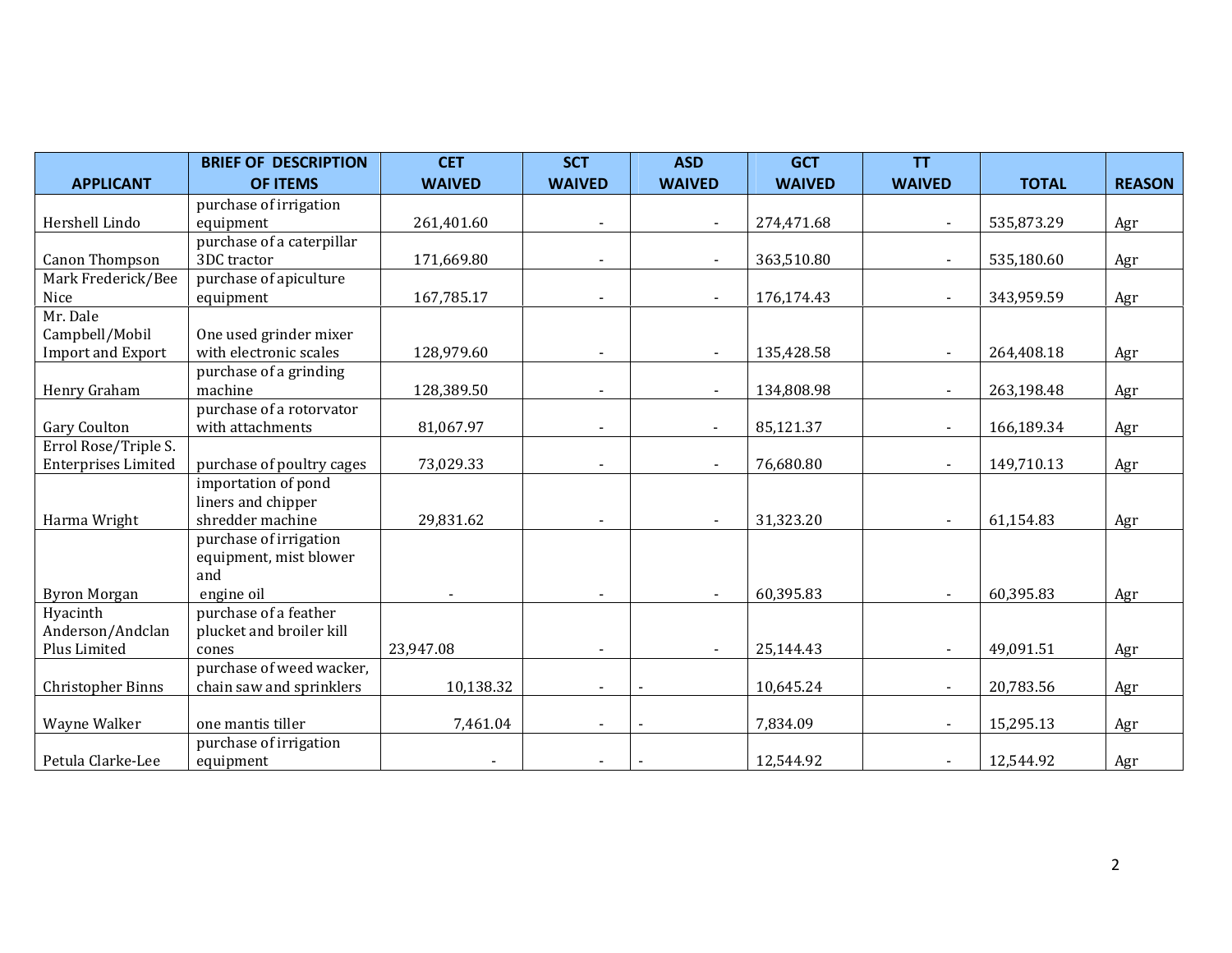|                           | <b>BRIEF OF DESCRIPTION</b>                      | <b>CET</b>     | <b>SCT</b>               | <b>ASD</b>    | <b>GCT</b>     | <b>TT</b>      |                |               |
|---------------------------|--------------------------------------------------|----------------|--------------------------|---------------|----------------|----------------|----------------|---------------|
| <b>APPLICANT</b>          | <b>OF ITEMS</b>                                  | <b>WAIVED</b>  | <b>WAIVED</b>            | <b>WAIVED</b> | <b>WAIVED</b>  | <b>WAIVED</b>  | <b>TOTAL</b>   | <b>REASON</b> |
|                           | four 40ft containers                             |                |                          |               |                |                |                |               |
|                           | containing medical items,                        |                |                          |               |                |                |                |               |
|                           | assorted items etc., four                        |                |                          |               |                |                |                |               |
|                           | 40ft containers                                  |                |                          |               |                |                |                |               |
|                           | containing medical items,                        |                |                          |               |                |                |                |               |
|                           | assorted items etc., three                       |                |                          |               |                |                |                |               |
|                           | 40ft containers                                  |                |                          |               |                |                |                |               |
|                           | containing medical                               |                |                          |               |                |                |                |               |
|                           | supplies, mattresses etc.,                       |                |                          |               |                |                |                |               |
|                           | eleven 40ft containers                           |                |                          |               |                |                |                |               |
|                           | containing food, diapers,                        |                |                          |               |                |                |                |               |
|                           | craft supplies etc., eight                       |                |                          |               |                |                |                |               |
|                           | 40ft containers                                  |                |                          |               |                |                |                |               |
|                           | containing medical                               |                |                          |               |                |                |                |               |
|                           | equipment, school<br>school furniture, etc., one | 132,428,445.88 |                          |               |                |                |                |               |
| Food for the Poor         | 2005 Isuzu truck                                 |                |                          |               | 138,874,568.39 |                |                | Char          |
| Maricom Integrated        |                                                  |                | 312,200.57               |               |                |                | 271,615,214.83 |               |
| Marketing and             | donation of dental chair                         |                |                          |               |                |                |                |               |
| Communication             | on accessories                                   | 2,225,418.00   | $\blacksquare$           |               | 2,336,688.90   | $\blacksquare$ | 4,562,106.90   | Char          |
|                           | purchase of one 2010                             |                |                          |               |                |                |                |               |
| The Jamaica Society       | Toyota Hilux single cab                          |                |                          |               |                |                |                |               |
| for the Prevention        | pick up                                          |                |                          |               |                |                |                |               |
| of Cruelty to             | and one 2010 Toyota                              |                |                          |               |                |                |                |               |
| Animals Limited           | Hilux Double cab pick up                         |                | 2,459,875.54             |               |                |                | 2,459,875.54   | Char          |
|                           | one 2010 Suzuki Grand                            |                |                          |               |                |                |                |               |
| Jamaica Red Cross         | Vitara                                           | 547,011.08     | 765,815.52               |               | 469,062.00     |                | 1,781,888.60   | Char          |
| Taylor, Deacon and        | one 2010 Chevrolet                               |                |                          |               |                |                |                |               |
| James                     | Malibu motor car                                 |                | 1,364,786.08             |               |                |                | 1,364,786.08   | Char          |
|                           | donation of three barrels                        |                |                          |               |                |                |                |               |
|                           | and one bin containing                           |                |                          |               |                |                |                |               |
| <b>Bethel Zion Church</b> | food,                                            |                |                          |               |                |                |                |               |
| of God                    | used clothing etc.                               | 388,769.55     | $\overline{\phantom{a}}$ |               | 408,208.03     | $\blacksquare$ | 796,977.58     | Char          |
| Jamaica Council for       | purchase of one Toyota                           |                |                          |               |                |                |                |               |
| Persons With              | Noah, One 2007 Honda                             |                |                          |               |                |                |                |               |
| Disabilities              | Fit                                              |                | 625,629.63               |               | 89,441.49      | $\blacksquare$ | 715,071.12     | Char          |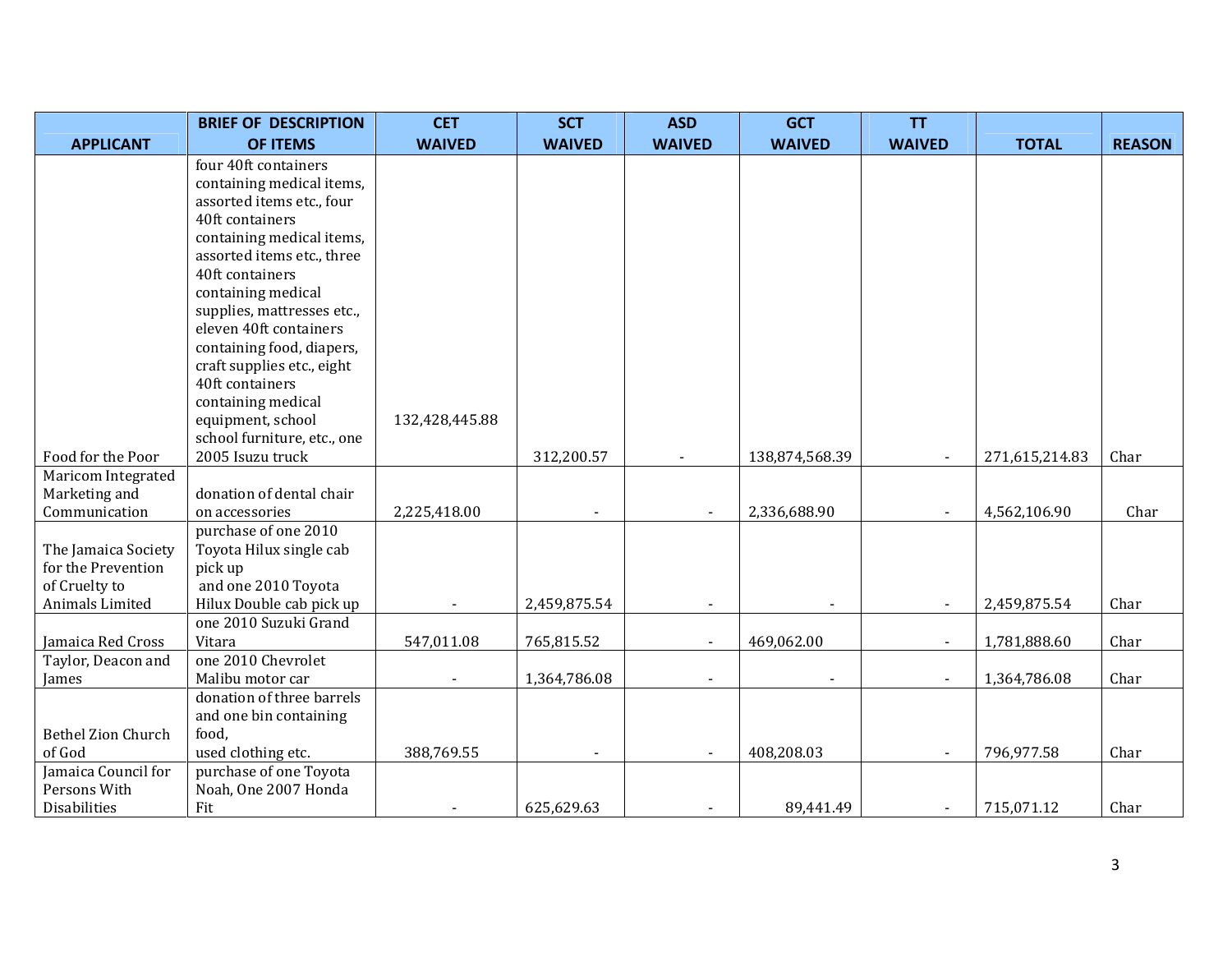|                      | <b>BRIEF OF DESCRIPTION</b>       | <b>CET</b>    |                   | <b>ASD</b>               |                   | <b>TT</b>                |              |               |
|----------------------|-----------------------------------|---------------|-------------------|--------------------------|-------------------|--------------------------|--------------|---------------|
| <b>APPLICANT</b>     | <b>OF ITEMS</b>                   | <b>WAIVED</b> | <b>SCT WAIVED</b> | <b>WAIVED</b>            | <b>GCT WAIVED</b> | <b>WAIVED</b>            | <b>TOTAL</b> | <b>REASON</b> |
| Heart Institute of   |                                   |               |                   |                          |                   |                          |              |               |
| The Caribbean        | purchase of medical               |               |                   |                          |                   |                          |              |               |
| Limited              | equipment                         | 226,340.56    |                   |                          | 435,705.58        |                          | 662,046.14   | Char          |
|                      | one 20ft container                |               |                   |                          |                   |                          |              |               |
| Miracle Temple       | containing audio system,          |               |                   |                          |                   |                          |              |               |
| Ministries Inc.      | musical items etc.                | 320,712.70    |                   |                          | 336,748.33        | $\blacksquare$           | 657,461.03   | Char          |
| The Salvation Army   |                                   |               |                   |                          |                   |                          |              |               |
| School for the Blind | purchase of equipment             |               |                   |                          |                   |                          |              |               |
| & Visual Impaired    | and material                      | 262,256.50    |                   | $\blacksquare$           | 275,369.32        | $\blacksquare$           | 537,625.81   | Char          |
| Negril Chambers of   | purchase of plastic               |               |                   |                          |                   |                          |              |               |
| Commerce             | extruder                          |               |                   |                          | 536,539.72        | $\blacksquare$           | 536,539.72   | Char          |
|                      | donation of a container           |               |                   |                          |                   |                          |              |               |
| Apostolic Christian  | containing food, clothes,         |               |                   |                          |                   |                          |              |               |
| world Relief         | hospital beds etc.                | 253,461.37    |                   |                          | 266,134.44        | $\blacksquare$           | 519,595.80   | Char          |
| The Roman Catholic   |                                   |               |                   |                          |                   |                          |              |               |
| Archdiocese of       | donation of tarpaulin and         |               |                   |                          |                   |                          |              |               |
| Kingston             | mosquito nets                     | 201,883.68    |                   |                          | 211,977.87        | $\blacksquare$           | 413,861.55   | Char          |
|                      | purchase of musical               |               |                   |                          |                   |                          |              |               |
| Area Youth           | equipment stationeries<br>editing |               |                   |                          |                   |                          |              |               |
| Foundation           | and video equipment               |               |                   |                          | 220,928.61        | $\blacksquare$           | 220,928.61   | Char          |
| <b>Diabetes</b>      | donation of kidney                |               |                   |                          |                   |                          |              |               |
| Association of       | dialysis chairs, purchase         |               |                   |                          |                   |                          |              |               |
| Jamaica              | of dialysis supplies              | 74,504.69     |                   | $\overline{\phantom{a}}$ | 143,421.53        | $\blacksquare$           | 217,926.23   | Char          |
| Caribbean Christian  | two 2011 Toyota 15                |               |                   |                          |                   |                          |              |               |
| Centre for the Deaf  | Seater Hiace Bus                  |               | 214,768.56        |                          |                   | $\overline{\phantom{a}}$ | 214,768.56   | Char          |
| Christian            |                                   |               |                   |                          |                   |                          |              |               |
| Fellowship World     |                                   |               |                   |                          |                   |                          |              |               |
| Outreach Inc.        | One 2008 Toyota Wish              |               | 209,282.30        |                          | $\overline{a}$    | $\blacksquare$           | 209,282.30   | Char          |
|                      | donation of five                  |               |                   |                          |                   |                          |              |               |
|                      | automated defibrillators,         |               |                   |                          |                   |                          |              |               |
|                      | purchase of laedrallink           |               |                   |                          |                   |                          |              |               |
|                      | training pad and label            |               |                   |                          |                   |                          |              |               |
| Heart Foundation of  | private                           |               |                   |                          |                   |                          |              |               |
| Jamaica              | pocket mask                       | 61,261.55     |                   |                          | 93,382.47         | $\overline{\phantom{a}}$ | 154,644.02   | Char          |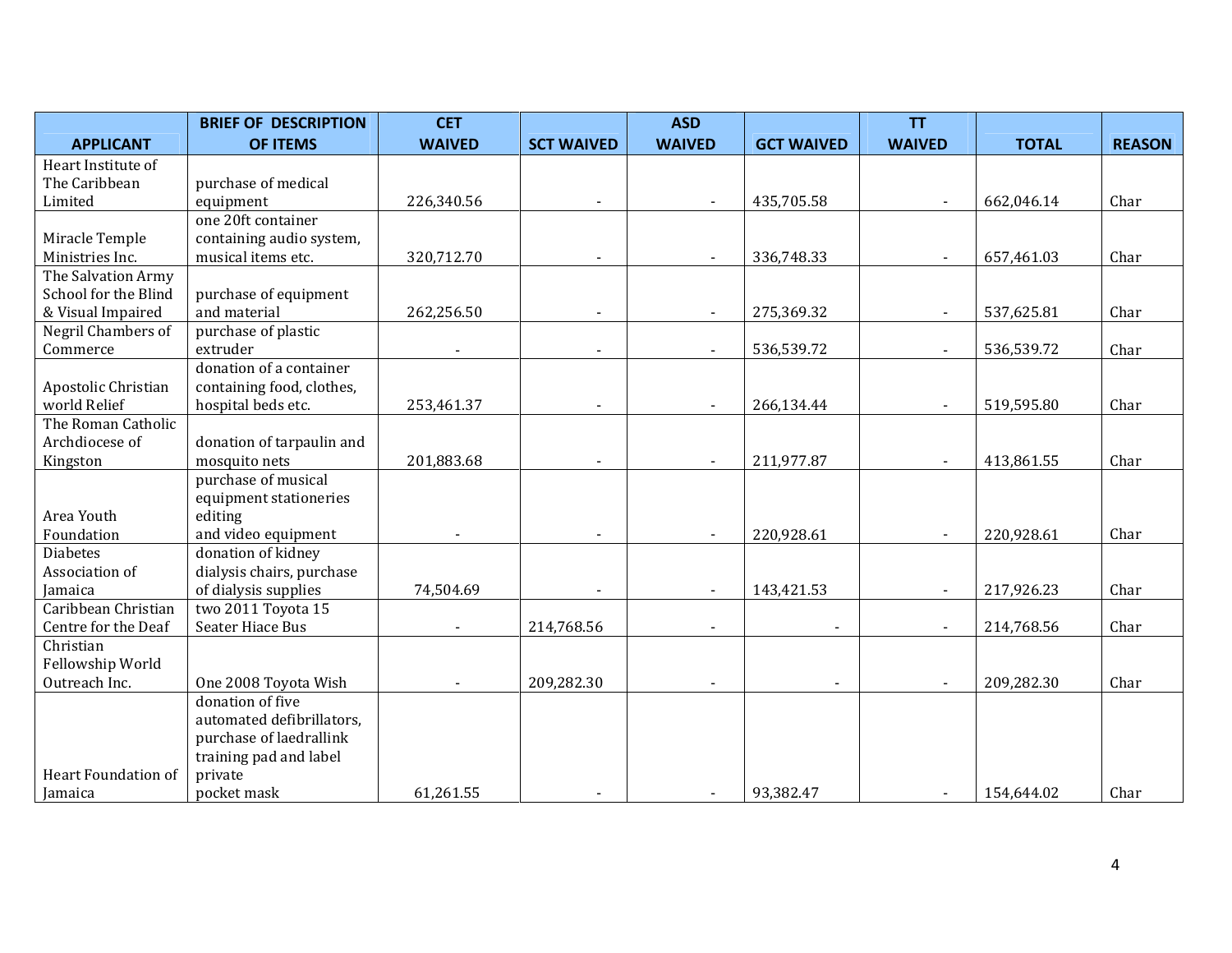|                         | <b>BRIEF OF DESCRIPTION</b>                      | <b>CET</b>    |                          | <b>ASD</b>     |                   | <b>TT</b>      |              |               |
|-------------------------|--------------------------------------------------|---------------|--------------------------|----------------|-------------------|----------------|--------------|---------------|
| <b>APPLICANT</b>        | <b>OF ITEMS</b>                                  | <b>WAIVED</b> | <b>SCT WAIVED</b>        | <b>WAIVED</b>  | <b>GCT WAIVED</b> | <b>WAIVED</b>  | <b>TOTAL</b> | <b>REASON</b> |
|                         | donation of one crate and                        |               |                          |                |                   |                |              |               |
|                         | three skids containing                           |               |                          |                |                   |                |              |               |
|                         | food,                                            |               |                          |                |                   |                |              |               |
| <b>Crystal Mission</b>  | clothing, school supplies                        |               |                          |                |                   |                |              |               |
| International           | etc.                                             | 68,474.40     |                          | $\blacksquare$ | 71,898.12         | $\sim$         | 140,372.52   | Char          |
|                         | donation of two barrels                          |               |                          |                |                   |                |              |               |
|                         | containing food, toiletries                      |               |                          |                |                   |                |              |               |
|                         | etc., donation of a 40ft<br>container containing |               |                          |                |                   |                |              |               |
| Missionaries of the     | school supplies,                                 |               |                          |                |                   |                |              |               |
| Poor                    | clothing, food, etc.                             | 55,562.48     |                          |                | 58,340.60         |                | 113,903.08   | Char          |
| Portmore New            |                                                  |               |                          |                |                   |                |              |               |
| <b>Testament Church</b> |                                                  |               |                          |                |                   |                |              |               |
| of God (Faith           | donation of tent and                             |               |                          |                |                   |                |              |               |
| Temple)                 | accessories                                      | 40,417.12     |                          | $\blacksquare$ | 42,437.98         | $\blacksquare$ | 82,855.10    | Char          |
|                         | donation of five barrels                         |               |                          |                |                   |                |              |               |
| St. Patrick's           | containing school                                |               |                          |                |                   |                |              |               |
| Association             | supplies                                         | 34,333.96     |                          | $\blacksquare$ | 36,050.66         | $\blacksquare$ | 70,384.62    | Char          |
| Sharing is Caring       | donation of computers,                           |               |                          |                |                   |                |              |               |
| Foundation              | printers, bag packs etc.                         | 34,282.97     |                          |                | 35,997.12         | $\blacksquare$ | 70,280.09    | Char          |
| <b>Bethel Gospel</b>    | donation of microphones                          |               |                          |                |                   |                |              |               |
| Assembly                | and accessories                                  | 27,094.23     | $\overline{\phantom{a}}$ | $\blacksquare$ | 28,448.94         | $\blacksquare$ | 55,543.17    | Char          |
| The Rotary Club of      | purchase of a ECG                                |               |                          |                |                   |                |              |               |
| Kingston                | machine and accessories                          |               |                          |                | 47,027.75         | $\blacksquare$ | 47,027.75    | Char          |
| Monex Limited/Sir       |                                                  |               |                          |                |                   |                |              |               |
| John Golding            |                                                  |               |                          |                |                   |                |              |               |
| Rehabilitation          | purchase of raw material                         |               |                          |                |                   |                |              |               |
| Centre                  | for artificial limbs                             | 15,182.56     |                          |                | 29,226.43         |                | 44,409.00    | Char          |
| Granville               |                                                  |               |                          |                |                   |                |              |               |
| Progressive Youth       | donation of soccer balls,                        |               |                          |                |                   |                |              |               |
| Club                    | kleats, pump and uniform                         | 18,279.02     | $\blacksquare$           | $\blacksquare$ | 19,192.97         | $\blacksquare$ | 37,471.99    | Char          |
| Kiwanis Club of         |                                                  |               |                          |                |                   |                |              |               |
| Kingston                | provision of meals                               |               |                          | $\blacksquare$ | 28,984.20         | $\blacksquare$ | 28,984.20    | Char          |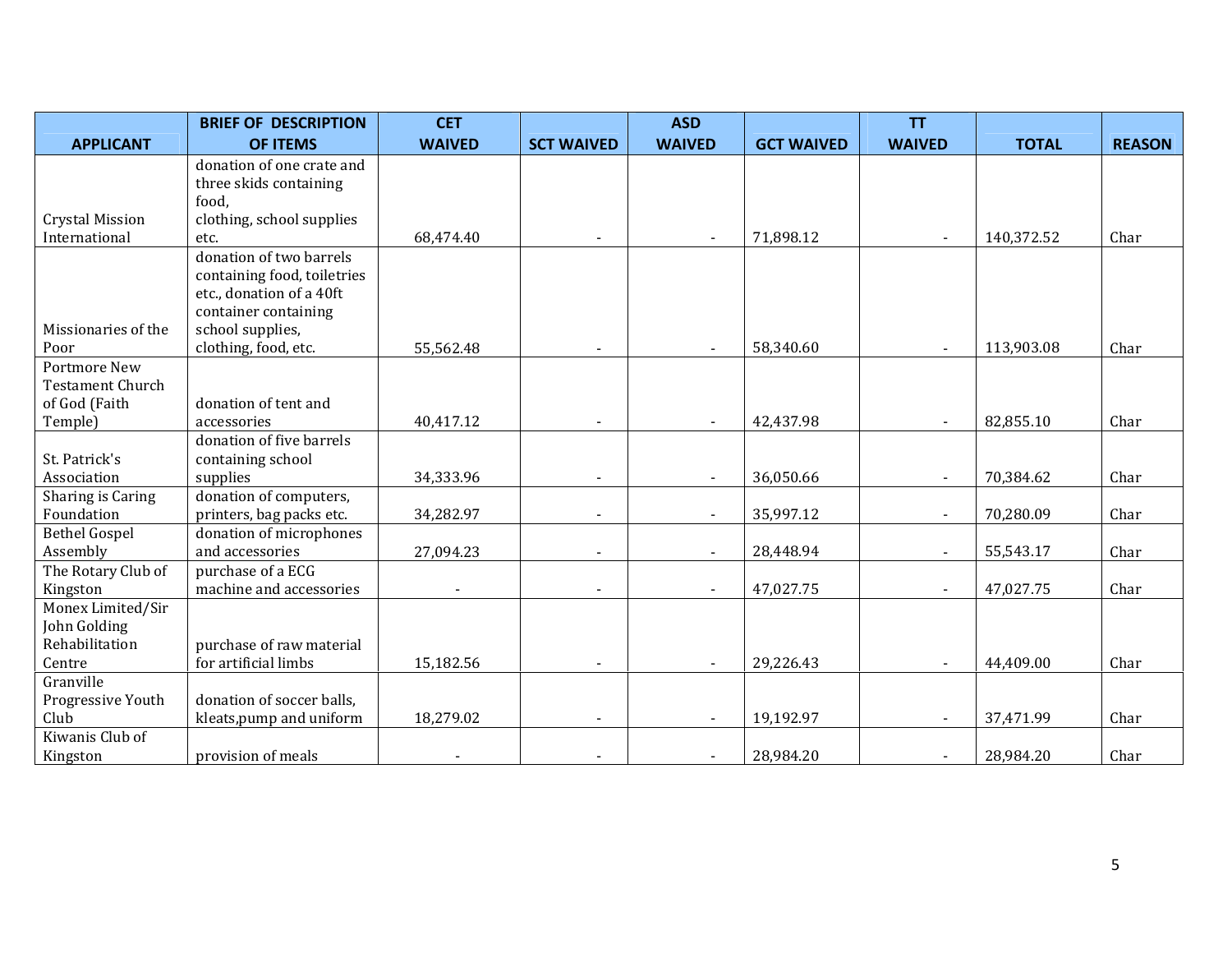|                             | <b>BRIEF OF</b>                             |                          |                   |                          |                   |                |              |               |
|-----------------------------|---------------------------------------------|--------------------------|-------------------|--------------------------|-------------------|----------------|--------------|---------------|
|                             | <b>DESCRIPTION OF</b>                       | <b>CET</b>               |                   | <b>ASD</b>               |                   | <b>TT</b>      |              |               |
| <b>APPLICANT</b>            | <b>ITEMS</b>                                | <b>WAIVED</b>            | <b>SCT WAIVED</b> | <b>WAIVED</b>            | <b>GCT WAIVED</b> | <b>WAIVED</b>  | <b>TOTAL</b> | <b>REASON</b> |
|                             | donation of four barrels                    |                          |                   |                          |                   |                |              |               |
| Harris Family               | and one box containing                      |                          |                   |                          |                   |                |              |               |
| Vision Foundation           | books,                                      |                          |                   |                          |                   |                |              |               |
| Inc.                        | used clothing etc.                          | 12,838.95                |                   |                          | 13,480.90         |                | 26,319.85    | Char          |
| Woodford Seventh-           | donation of one barrel                      |                          |                   |                          |                   |                |              |               |
| day Adventist               | containing school                           |                          |                   |                          |                   |                |              |               |
| Church                      | supplies                                    | 9,743.91                 | $\blacksquare$    | $\overline{\phantom{a}}$ | 10,231.10         | $\blacksquare$ | 19,975.01    | Char          |
| St. Andrew Parish           | purchase of a public                        |                          |                   |                          |                   |                |              |               |
| Church                      | address system                              | $\overline{\phantom{a}}$ | $\blacksquare$    | $\sim$                   | 16,877.70         | $\blacksquare$ | 16,877.70    | Char          |
|                             | donation of one barrel                      |                          |                   |                          |                   |                |              |               |
| SOS Children's              | containing clothes,                         |                          |                   |                          |                   |                |              |               |
| Village                     | books etc.                                  | 6,865.36                 |                   |                          | 7,208.63          |                | 14,073.99    | Char          |
|                             | donation of three                           |                          |                   |                          |                   |                |              |               |
| <b>Fairy Hill Methodist</b> | computers                                   |                          |                   |                          | 13,696.39         |                | 13,696.39    | Char          |
| King's Gate United          | purchase of one                             |                          |                   |                          |                   |                |              |               |
| Church                      | refrigerator                                |                          |                   |                          | 12,598.95         |                | 12,598.95    | Char          |
|                             | donation of shoes,                          |                          |                   |                          |                   |                |              |               |
| <b>Restoration of Life</b>  | clothing, schoolbags,                       |                          |                   |                          |                   |                |              |               |
| Mission in Christ           | food etc.                                   | 6,015.78                 |                   |                          | 6,316.57          |                | 12,332.35    | Char          |
| The Greater                 |                                             |                          |                   |                          |                   |                |              |               |
| <b>Brown's Town</b>         |                                             |                          |                   |                          |                   |                |              |               |
| Community                   |                                             |                          |                   |                          |                   |                |              |               |
| Development                 | purchase of two fans                        |                          |                   |                          |                   |                |              |               |
| <b>Benevolent Society</b>   | and a refrigerator                          |                          |                   |                          | 12,233.55         |                | 12,233.55    | Char          |
|                             | donation of two barrels                     |                          |                   |                          |                   |                |              |               |
| Deliverance Church          | containing used toys                        |                          |                   |                          |                   |                |              |               |
|                             | and                                         | 5,158.38                 |                   |                          | 5,416.30          |                |              | Char          |
| of God of Jamaica           | school supplies<br>donation of four barrels |                          |                   | $\blacksquare$           |                   | $\blacksquare$ | 10,574.68    |               |
|                             | containing food and                         |                          |                   |                          |                   |                |              |               |
| Tawanda's House             | nutrition                                   |                          |                   |                          |                   |                |              |               |
|                             | items                                       | 5,149.02                 |                   |                          | 5,406.47          |                | 10,555.49    | Char          |
| Inc.                        | donation of one used                        |                          |                   |                          |                   |                |              |               |
|                             | washing machine and                         |                          |                   |                          |                   |                |              |               |
| <b>Colleen Douet</b>        | food supplies                               | 3,089.21                 |                   |                          | 3,243.67          | $\blacksquare$ | 6,332.87     | Char          |
|                             |                                             |                          |                   |                          |                   |                |              |               |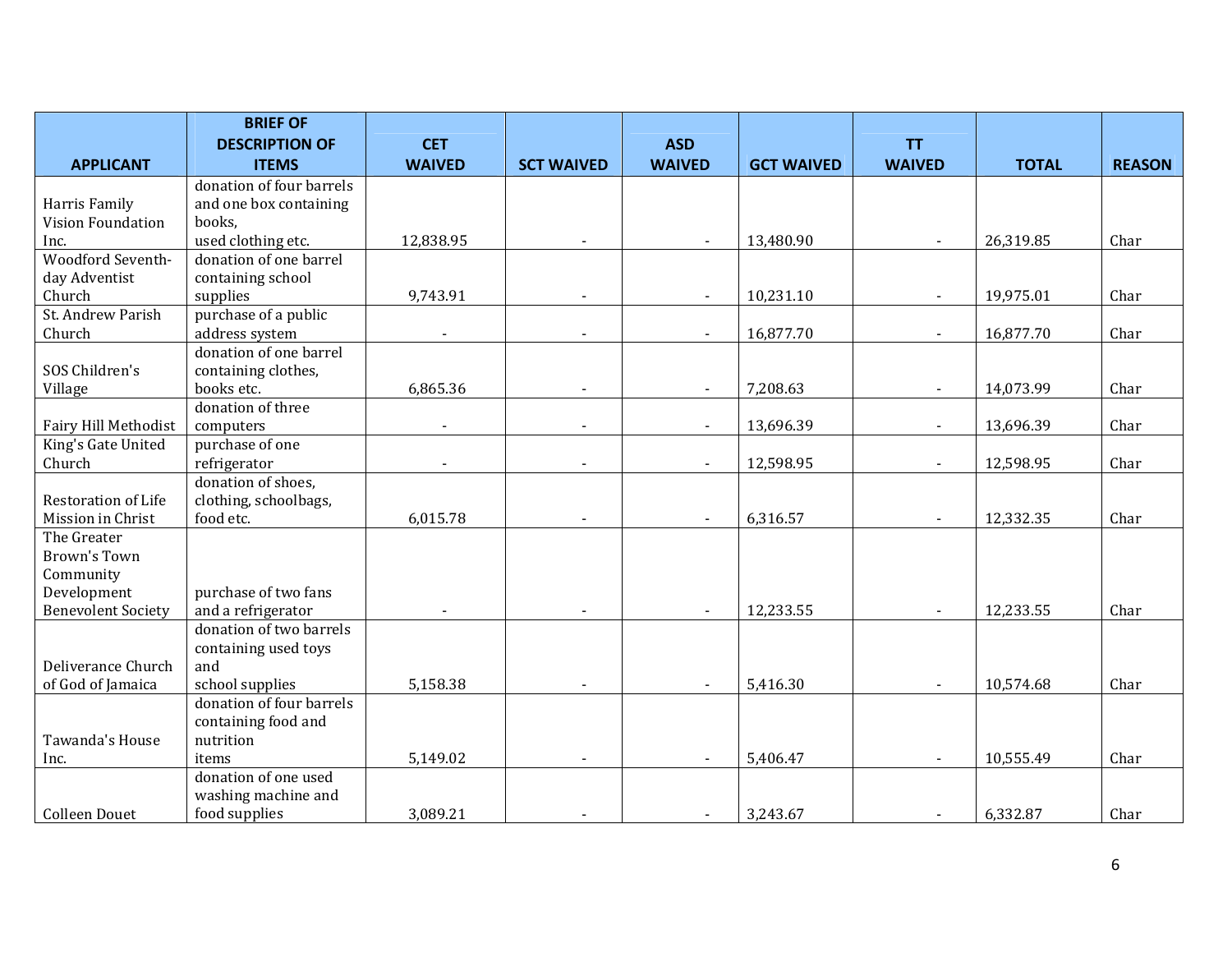|                                    | <b>BRIEF OF</b>                                  |               |                   |                |                   |                |               |               |
|------------------------------------|--------------------------------------------------|---------------|-------------------|----------------|-------------------|----------------|---------------|---------------|
|                                    | <b>DESCRIPTION OF</b>                            | <b>CET</b>    |                   | <b>ASD</b>     |                   | <b>TT</b>      |               |               |
| <b>APPLICANT</b>                   | <b>ITEMS</b>                                     | <b>WAIVED</b> | <b>SCT WAIVED</b> | <b>WAIVED</b>  | <b>GCT WAIVED</b> | <b>WAIVED</b>  | <b>TOTAL</b>  | <b>REASON</b> |
| Ocho Rios                          | purchase of one 3M                               |               |                   |                |                   |                |               |               |
| Methodist Church                   | digital projector                                |               |                   |                | 5,600.70          |                | 5,600.70      | Char          |
|                                    | importation of drilling                          |               |                   |                |                   |                |               |               |
|                                    | equipment and soil                               |               |                   |                |                   |                |               |               |
|                                    | testing instrument,                              |               |                   |                |                   |                |               |               |
| China Harbour                      | purchase of one 2009                             |               |                   |                |                   |                |               |               |
| Engineering                        | Mitsubishi Montero                               |               |                   |                |                   |                |               |               |
| Company Limited                    | Sport                                            | 2,316,239.19  | 2,693,338.33      |                | 2,477,224.23      |                | 7,486,801.75  | Govt/Con      |
| <b>Geoland Title</b>               | payable on services iro                          |               |                   |                |                   |                |               |               |
| Limited                            | of the LAMP II project<br>importation of conical |               |                   |                | 7,411,477.50      |                | 7,411,477.50  | Govt/Con      |
|                                    | pipes, steel sheet piles                         |               |                   |                |                   |                |               |               |
| Kier Construction<br>Limited (KCL) | and steel tubes                                  | 9,272,529.35  | $\sim$            | $\blacksquare$ | 9,736,155.82      | $\blacksquare$ | 19,008,685.17 | Govt/Con      |
|                                    | purchase of five 2010                            |               |                   |                |                   |                |               |               |
|                                    | 15 seater Toyota Hiace                           |               |                   |                |                   |                |               |               |
|                                    | buses and                                        |               |                   |                |                   |                |               |               |
| Transport                          | five 2011 Isuzu D-Max                            |               |                   |                |                   |                |               |               |
| Authority                          | Double Cab pick up                               | 8,921,644.00  | 468,386.31        |                |                   |                | 9,390,030.31  | Govt/Sch      |
| Port Security Corps                | three 2011 Toyota                                |               |                   |                |                   |                |               |               |
| Limited                            | <b>Coaster Buses</b>                             | 1,119,077.35  |                   | $\sim$         | 2,154,223.90      |                | 3,273,301.25  | Govt/Sch      |
| Norman Manley                      | purchase of 2009 Ford                            |               |                   |                |                   |                |               |               |
| International                      | Demers Type II LED                               |               |                   |                |                   |                |               |               |
| Airports Limited                   | Ambulance                                        |               | 970,934.06        |                |                   |                | 970,934.06    | Govt/Sch      |
| Northern Caribbean                 | purchase of locks and                            |               |                   |                |                   |                |               |               |
| University                         | accessories                                      | 430,089.25    |                   |                | 451,593.71        |                | 881,682.96    | Govt/Sch      |
|                                    | procurement of liquid                            |               |                   |                |                   |                |               |               |
| Ministry of Health                 | helium                                           | 269,481.38    |                   | $\blacksquare$ | 282,955.45        |                | 552,436.82    | Govt/Sch      |
| Shortwood                          | donation of computers                            |               |                   |                |                   |                |               |               |
| Teacher's College                  | and other items                                  | 172,144.77    |                   |                | 180,752.01        |                | 352,896.78    | Govt/Sch      |
|                                    | procurement of goods                             |               |                   |                |                   |                |               |               |
|                                    | and services,                                    |               |                   |                |                   |                |               |               |
| Jamaica Protected                  | procurement of one<br>Yamaha DT 175 Motor        |               |                   |                |                   |                |               |               |
| Areas Trust                        | Bike                                             | 39,372.78     | 23,623.67         |                | 263,098.80        |                | 326,095.25    | Govt/Sch      |
| Meteorological                     |                                                  |               |                   |                |                   |                |               |               |
| Service                            | importation of<br>meteorological equipment       | 75,253.37     |                   | $\blacksquare$ | 79,016.03         |                | 154,269.40    | Govt/Sch      |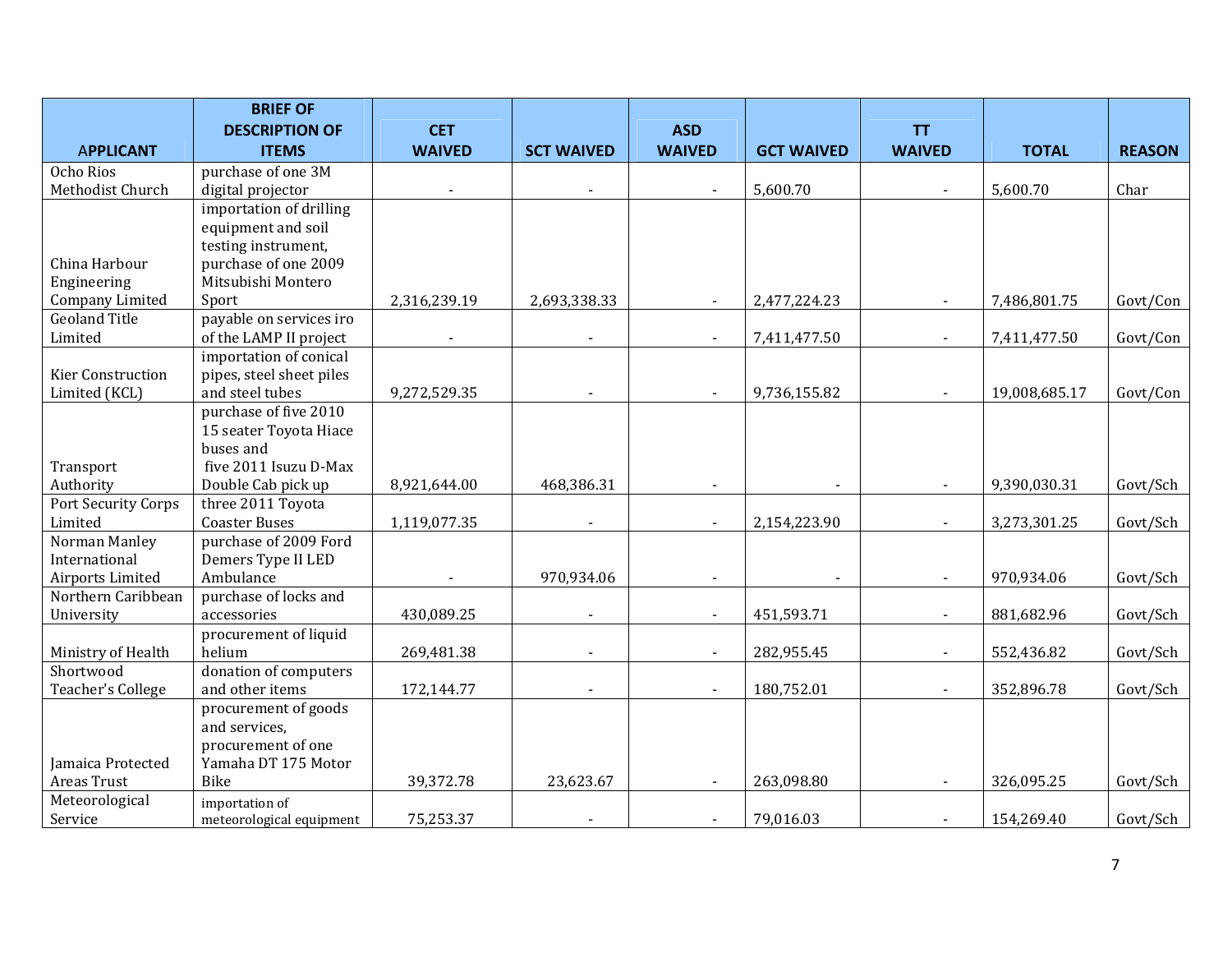|                     | <b>BRIEF OF</b><br><b>DESCRIPTION OF</b> | <b>CET</b>    |                          | <b>ASD</b>    |                   | <b>TT</b>     |               |               |
|---------------------|------------------------------------------|---------------|--------------------------|---------------|-------------------|---------------|---------------|---------------|
| <b>APPLICANT</b>    | <b>ITEMS</b>                             | <b>WAIVED</b> | <b>SCT WAIVED</b>        | <b>WAIVED</b> | <b>GCT WAIVED</b> | <b>WAIVED</b> | <b>TOTAL</b>  | <b>REASON</b> |
|                     | donation of a computer,                  |               |                          |               |                   |               |               |               |
| Marlie Hill Primary | a printer, inks, cables                  |               |                          |               |                   |               |               |               |
| School              | etc.                                     | 46,429.81     |                          |               | 48,751.30         |               | 95,181.12     | Govt/Sch      |
| Jamaica Civil       | purchase of annual                       |               |                          |               |                   |               |               |               |
| Service Association | report books                             |               |                          |               | 80,220.00         |               | 80,220.00     | Govt/Sch      |
| Falmouth Infant     | a donation of school                     |               |                          |               |                   |               |               |               |
| School              | furniture                                | 25,795.92     |                          |               | 27,085.72         |               | 52,881.64     | Govt/Sch      |
|                     | donation of one skid                     |               |                          |               |                   |               |               |               |
|                     | and two boxes                            |               |                          |               |                   |               |               |               |
| Grange Hill Primary | containing school                        |               |                          |               |                   |               |               |               |
| School              | bags and supplies                        | 15,406.74     |                          |               | 16,177.08         |               | 31,583.82     | Govt/Sch      |
|                     | one 40ft container                       |               |                          |               |                   |               |               |               |
| Ministry of         | containing books and                     |               |                          |               |                   |               |               |               |
| Education           | soft toys                                | 7,050.88      | $\overline{\phantom{a}}$ |               | 7,403.43          |               | 14,454.31     | Govt/Sch      |
|                     | donation of one barrel                   |               |                          |               |                   |               |               |               |
| Guy's Hill Primary  | containing school                        |               |                          |               |                   |               |               |               |
| School              | supplies                                 | 4,299.32      |                          |               | 4,514.29          |               | 8,813.61      | Govt/Sch      |
|                     | donation of one barrel                   |               |                          |               |                   |               |               |               |
| Seafield Primary    | containing school                        |               |                          |               |                   |               |               |               |
| School              | supplies                                 | 1,716.70      |                          |               | 1,802.53          |               | 3,519.23      | Govt/Sch      |
| Tivoli Gradens High | Donation of computers                    |               |                          |               |                   |               |               |               |
| School              | and books                                |               |                          |               |                   |               | Undertermined | Govt/Sch      |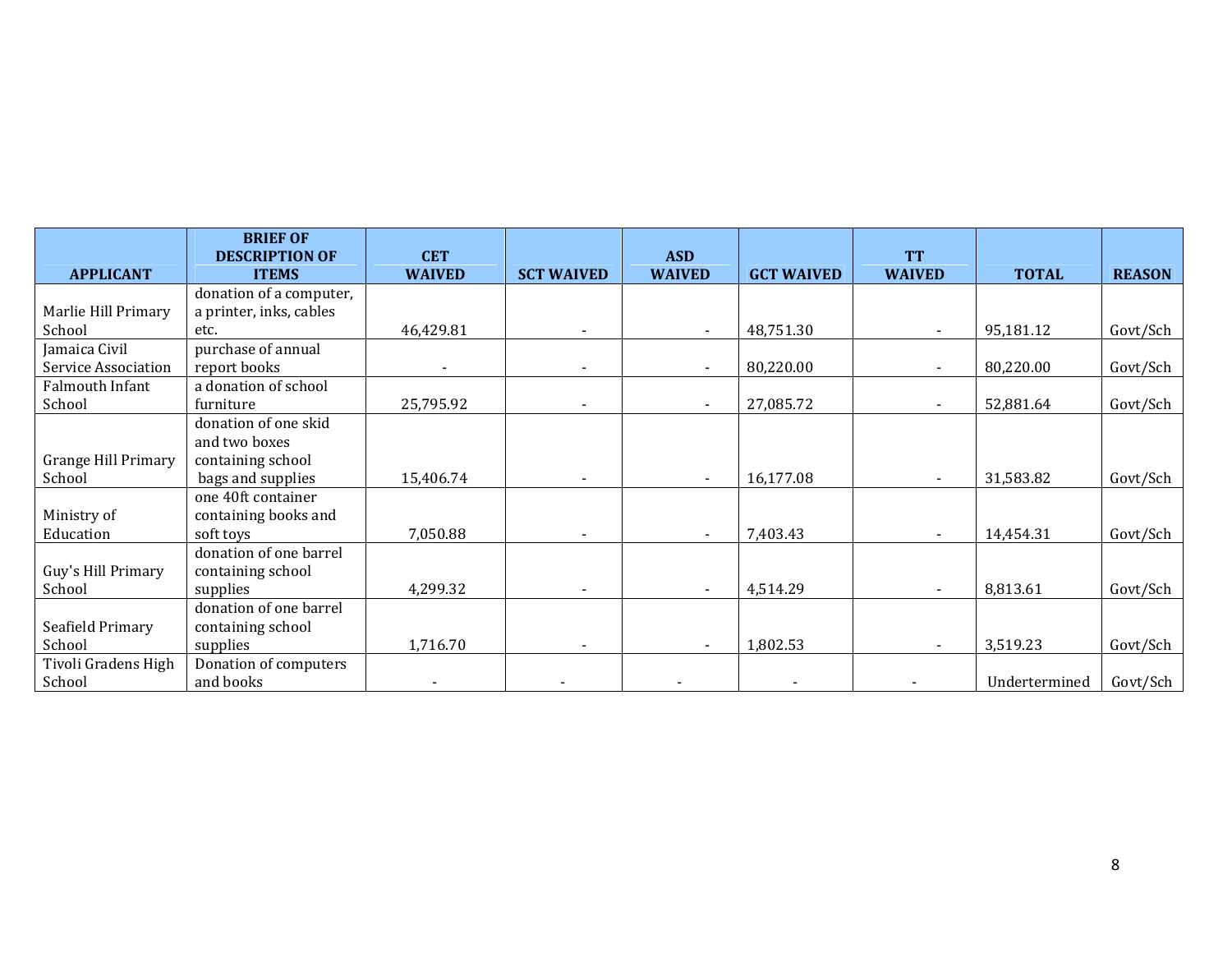|                          | <b>BRIEF OF</b>                       |                             |                   |                             |                   |                            |              |               |
|--------------------------|---------------------------------------|-----------------------------|-------------------|-----------------------------|-------------------|----------------------------|--------------|---------------|
| <b>APPLICANT</b>         | <b>DESCRIPTION OF</b><br><b>ITEMS</b> | <b>CET</b><br><b>WAIVED</b> | <b>SCT WAIVED</b> | <b>ASD</b><br><b>WAIVED</b> | <b>GCT WAIVED</b> | <b>TT</b><br><b>WAIVED</b> | <b>TOTAL</b> | <b>REASON</b> |
| <b>Kenny Tours</b>       | one 2010 Toyota                       |                             |                   |                             |                   |                            |              |               |
| Limited                  | Coaster 29 Seater                     | 375,091.95                  |                   |                             | 805,087.98        |                            | 1,180,179.93 | <b>JTB</b>    |
|                          | ATV Parts, Dune Buggy                 |                             |                   |                             |                   |                            |              |               |
|                          | Tires, purchase of                    |                             |                   |                             |                   |                            |              |               |
|                          | seventy horseback                     |                             |                   |                             |                   |                            |              |               |
|                          | water belts, canopy                   |                             |                   |                             |                   |                            |              |               |
|                          | equipment, canopy                     |                             |                   |                             |                   |                            |              |               |
|                          | equipment and                         |                             |                   |                             |                   |                            |              |               |
|                          | harnesses, purchase of                |                             |                   |                             |                   |                            |              |               |
|                          | four engines for Dune                 |                             |                   |                             |                   |                            |              |               |
| Chukka Caribbean         | <b>Buggy</b>                          | 422,040.78                  |                   |                             | 443,142.82        |                            | 865,183.60   | <b>ITB</b>    |
| <b>Glamour Transport</b> |                                       |                             |                   |                             |                   |                            |              |               |
| and Tours Company        | two 2010 Toyota                       |                             |                   |                             |                   |                            |              |               |
| Limited                  | Coaster 29 Seater                     | 750,183.90                  |                   |                             |                   |                            | 750,183.90   | <b>ITB</b>    |
| Captains                 | purchase of one 20ft                  |                             |                   |                             |                   |                            |              |               |
| Watersports              | office trailer                        | 232,695.98                  |                   |                             | 244,330.78        |                            | 477,026.76   | <b>JTB</b>    |
|                          | one 1998 Nissan UD                    |                             |                   |                             |                   |                            |              |               |
| Rama D.B.K.              | space Aero High Decker                |                             |                   |                             |                   |                            |              |               |
| Limited                  | Bus                                   |                             |                   |                             | 411,916.31        |                            | 411,916.31   | <b>JTB</b>    |
|                          | one 2010 Toyota                       |                             |                   |                             |                   |                            |              |               |
| Joseph Ramcharan         | Coaster 29 Seater                     | 375,091.95                  |                   |                             |                   |                            | 375,091.95   | <b>ITB</b>    |
|                          | one 2010 Toyota                       |                             |                   |                             |                   |                            |              |               |
| Toney Ward               | Coaster 29 Seater                     | 375,091.95                  |                   |                             |                   |                            | 375,091.95   | <b>ITB</b>    |
| Georgia Chapter,         |                                       |                             |                   |                             |                   |                            |              |               |
| Meeting                  |                                       |                             |                   |                             |                   |                            |              |               |
| Professional             |                                       |                             |                   |                             |                   |                            |              |               |
| International -          | importation of                        |                             |                   |                             |                   |                            |              |               |
| Aishah Pacheco           | promotional items                     | 110,697.15                  |                   |                             | 116,232.00        |                            | 226,929.15   | <b>ITB</b>    |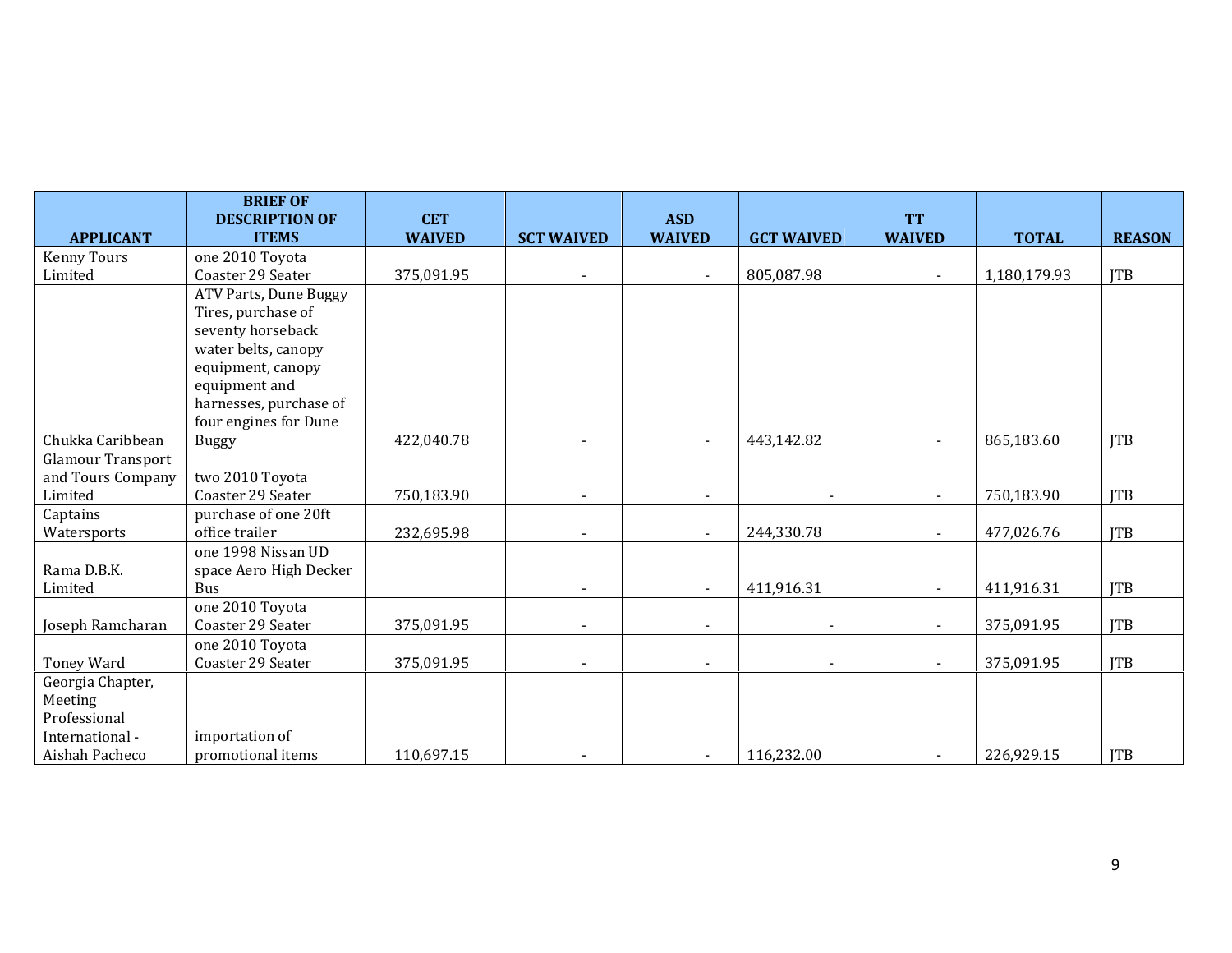|                                         | <b>BRIEF OF</b><br><b>DESCRIPTION OF</b> | <b>CET</b>     | <b>SCT</b>               | <b>ASD</b>    |                          | <b>TT</b>      |                  |               |
|-----------------------------------------|------------------------------------------|----------------|--------------------------|---------------|--------------------------|----------------|------------------|---------------|
| <b>APPLICANT</b>                        | <b>ITEMS</b>                             | <b>WAIVED</b>  | <b>WAIVED</b>            | <b>WAIVED</b> | <b>GCT WAIVED</b>        | <b>WAIVED</b>  | <b>TOTAL</b>     | <b>REASON</b> |
| Caribbean                               |                                          |                |                          |               |                          |                |                  |               |
| Cardiology                              |                                          |                |                          |               |                          |                |                  |               |
| Conference/Servier                      |                                          |                |                          |               |                          |                |                  |               |
| Caribbean Limited                       | promotional items                        | 35,254.42      |                          |               | 37,017.15                | $\blacksquare$ | 72,271.57        | <b>ITB</b>    |
|                                         | importation of                           |                |                          |               |                          |                |                  |               |
|                                         | 30,000 metric tones                      |                |                          |               |                          |                |                  |               |
|                                         | of crude degummed                        |                |                          |               |                          |                |                  |               |
|                                         | soyabean oil (12                         |                |                          |               |                          |                |                  |               |
| Seprod Limited                          | months supply)                           | 504,727,248.00 |                          |               |                          | $\blacksquare$ | 1,564,654,468.80 | Manu/Mod      |
|                                         | purchase of spare                        |                |                          |               |                          |                |                  |               |
| Cemex Jamaica                           | parts                                    | 11,770,658.05  | $\overline{\phantom{a}}$ |               | 12,359,190.96            | $\sim$         | 24,129,849.01    | Manu/Mod      |
| Food Ingredient                         | material and                             |                |                          |               |                          |                |                  |               |
| Limited                                 | equipment                                |                |                          |               | 4,969,263.18             | $\blacksquare$ | 4,969,263.18     | Manu/Mod      |
| <b>Best Dressed</b>                     |                                          |                |                          |               |                          |                |                  |               |
| Chicken, the                            |                                          |                |                          |               |                          |                |                  |               |
| poultry division of                     | purchase of                              |                |                          |               |                          |                |                  |               |
| Ja. Broilers                            | corrugated boxes                         | 1,529,478.26   | $\blacksquare$           |               | $\overline{\phantom{a}}$ | $\blacksquare$ | 1,529,478.26     | Manu/Mod      |
|                                         | purchase of                              |                |                          |               |                          |                |                  |               |
|                                         | materials and                            |                |                          |               |                          |                |                  |               |
| Rainforest Seafood                      | equipment                                |                |                          |               | 845,387.93               | $\sim$         | 845,387.93       | Manu/Mod      |
|                                         | purchase of                              |                |                          |               |                          |                |                  |               |
| <b>Johns Hall</b>                       | equipment and                            |                |                          |               |                          |                |                  |               |
| Aggregates Limited                      | material                                 | 650,685.40     |                          |               |                          | $\blacksquare$ | 650,685.40       | Manu/Mod      |
|                                         | purchase of<br>materials and             |                |                          |               |                          |                |                  |               |
| <b>King Peppers</b><br>Products Limited |                                          |                |                          |               |                          | $\blacksquare$ |                  | Manu/Mod      |
| Dairy Industries                        | equipment<br>purchase of                 |                |                          |               | 612,140.17               |                | 612,140.17       |               |
| (Jamaica) Limited                       | corrugated boxes                         | 446,245.10     | $\overline{\phantom{a}}$ |               | $\blacksquare$           | $\blacksquare$ | 446,245.10       | Manu/Mod      |
| Wisynco Group                           | purchase of                              |                |                          |               |                          |                |                  |               |
| Limited                                 | corrugated boxes                         | 364,437.19     |                          |               | $\blacksquare$           | $\blacksquare$ | 364,437.19       | Manu/Mod      |
|                                         | purchase of                              |                |                          |               |                          |                |                  |               |
| Phoenix Printery                        | materials and                            |                |                          |               |                          |                |                  |               |
| Limited                                 | equipment                                | $\blacksquare$ |                          |               | 281,242.97               | $\blacksquare$ | 281,242.97       | Manu/Mod      |
| Triple $C$                              | material and                             |                |                          |               |                          |                |                  |               |
| Manufacturing                           | equipment                                |                | $\overline{\phantom{a}}$ |               | 259,403.27               | $\blacksquare$ | 259,403.27       | Manu/Mod      |
|                                         |                                          |                |                          |               |                          |                |                  |               |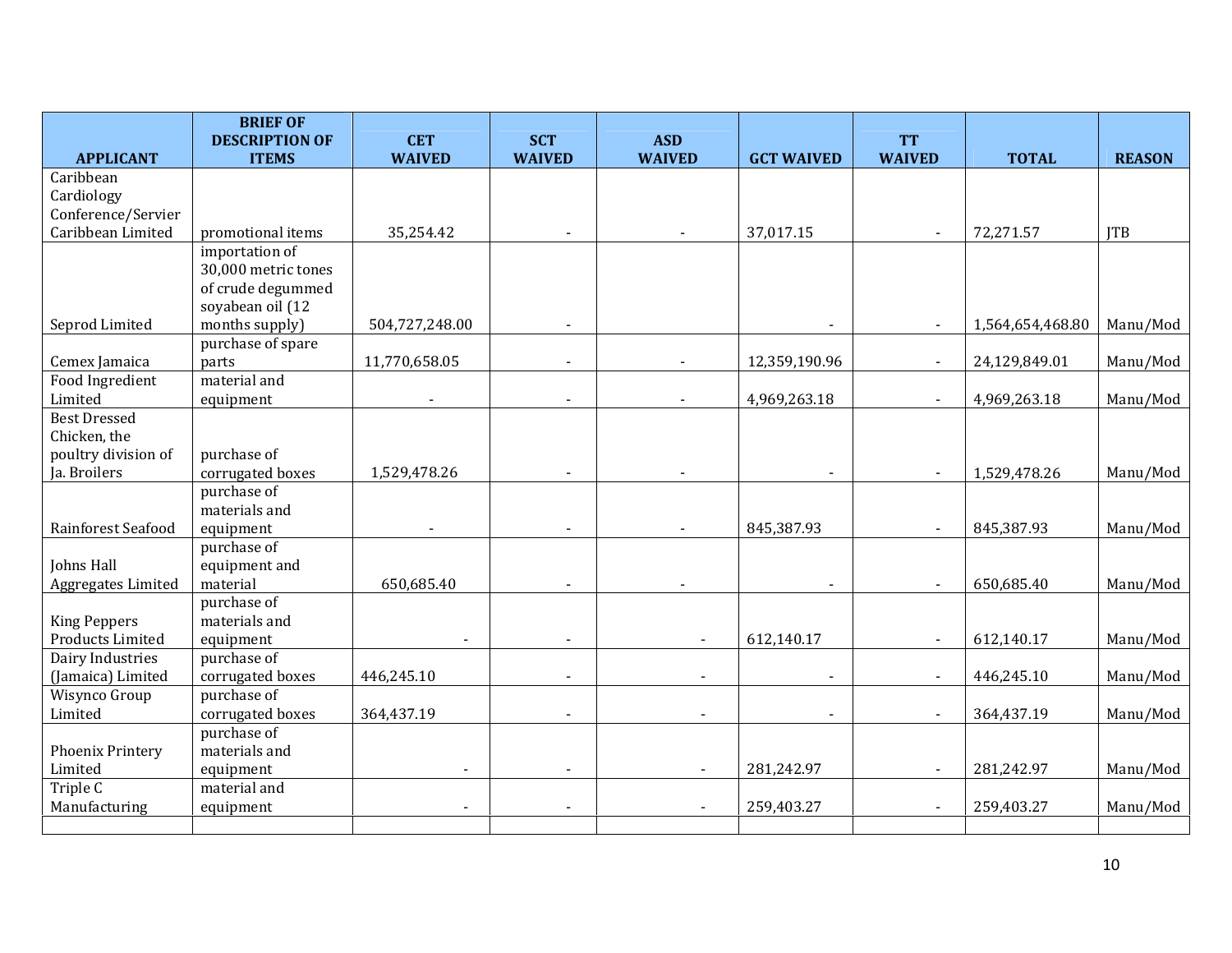|                           | <b>BRIEF OF</b>       |                |                          |               |                          |                          |               |               |
|---------------------------|-----------------------|----------------|--------------------------|---------------|--------------------------|--------------------------|---------------|---------------|
|                           | <b>DESCRIPTION OF</b> | <b>CET</b>     | <b>SCT</b>               | <b>ASD</b>    |                          | <b>TT</b>                |               |               |
| <b>APPLICANT</b>          | <b>ITEMS</b>          | <b>WAIVED</b>  | <b>WAIVED</b>            | <b>WAIVED</b> | <b>GCT WAIVED</b>        | <b>WAIVED</b>            | <b>TOTAL</b>  | <b>REASON</b> |
| <b>Branddram</b>          | purchase of           |                |                          |               |                          |                          |               |               |
| Henderson (WI)            | equipment and         |                |                          |               |                          |                          |               |               |
| Limited                   | material              | 258,530.67     |                          |               |                          |                          | 258,530.67    | Manu/Mod      |
| Eurotrend                 | purchase of ready to  |                |                          |               |                          |                          |               |               |
| Manufacturing             | assembly kitchen      |                |                          |               |                          |                          |               |               |
| Company                   | cabinets              | 256,783.43     | $\overline{\phantom{a}}$ |               | $\blacksquare$           | $\overline{\phantom{a}}$ | 256,783.43    | Manu/Mod      |
|                           | purchase of           |                |                          |               |                          |                          |               |               |
| <b>Trade Winds Citrus</b> | corrugated boxes      | 225,162.83     |                          |               | $\overline{\phantom{a}}$ | $\blacksquare$           | 225,162.83    | Manu/Mod      |
|                           | purchase of           |                |                          |               |                          |                          |               |               |
|                           | materials and         |                |                          |               |                          |                          |               |               |
| Caribbean Brands          | equipment             |                | $\overline{\phantom{a}}$ |               | 105,448.17               | $\blacksquare$           | 105,448.17    | Manu/Mod      |
|                           | purchase of           |                |                          |               |                          |                          |               |               |
| Captain's Bakery          | materials and         |                |                          |               |                          |                          |               |               |
| Limited                   | equipment             |                |                          |               | 90,541.23                | $\sim$                   | 90,541.23     | Manu/Mod      |
|                           | purchase of           |                |                          |               |                          |                          |               |               |
| <b>Pioneer Meat</b>       | materials and         |                |                          |               |                          |                          |               |               |
| Products                  | equipment             |                |                          |               | 87,873.48                | $\sim$                   | 87,873.48     | Manu/Mod      |
|                           | purchase of           |                |                          |               |                          |                          |               |               |
| Coast to Coast            | equipment and         |                |                          |               |                          |                          |               |               |
| Quarries                  | material              | 61,248.67      |                          |               |                          | $\blacksquare$           | 61,248.67     | Manu/Mod      |
|                           | purchase of           |                |                          |               |                          |                          |               |               |
| Jamaica Aggregates        | materials and         |                |                          |               |                          |                          |               |               |
| Limited                   | equipment             | $\blacksquare$ |                          |               | 49,487.66                | $\sim$                   | 49,487.66     | Manu/Mod      |
| Capital and Credit        | loan agreement with   |                |                          |               |                          |                          |               |               |
| Merchant Bank             | BOJ) - liquidity      |                |                          |               |                          |                          |               |               |
| Limited                   | support               |                |                          |               |                          | 76,002,565.00            | 76,002,565.00 | Other         |
| <b>Island Car Rentals</b> |                       |                |                          |               |                          |                          |               |               |
| Limited*                  | Eight Honda Accord    | 1,380,099.22   | 7,728,555.66             | $\sim$        | 4,733,740.34             | $\blacksquare$           | 13,842,395.22 | <b>Other</b>  |
| Ucal's Car Rentals,       |                       |                |                          |               |                          |                          |               |               |
| Tours and Taxi            | Five Toyota Corolla   |                |                          |               |                          |                          |               |               |
| Services Limited*         | and One Honda CRV     | 765,120.17     | 3,258,136.73             |               | 2,444,718.35             | $\blacksquare$           | 6,467,975.25  | Other         |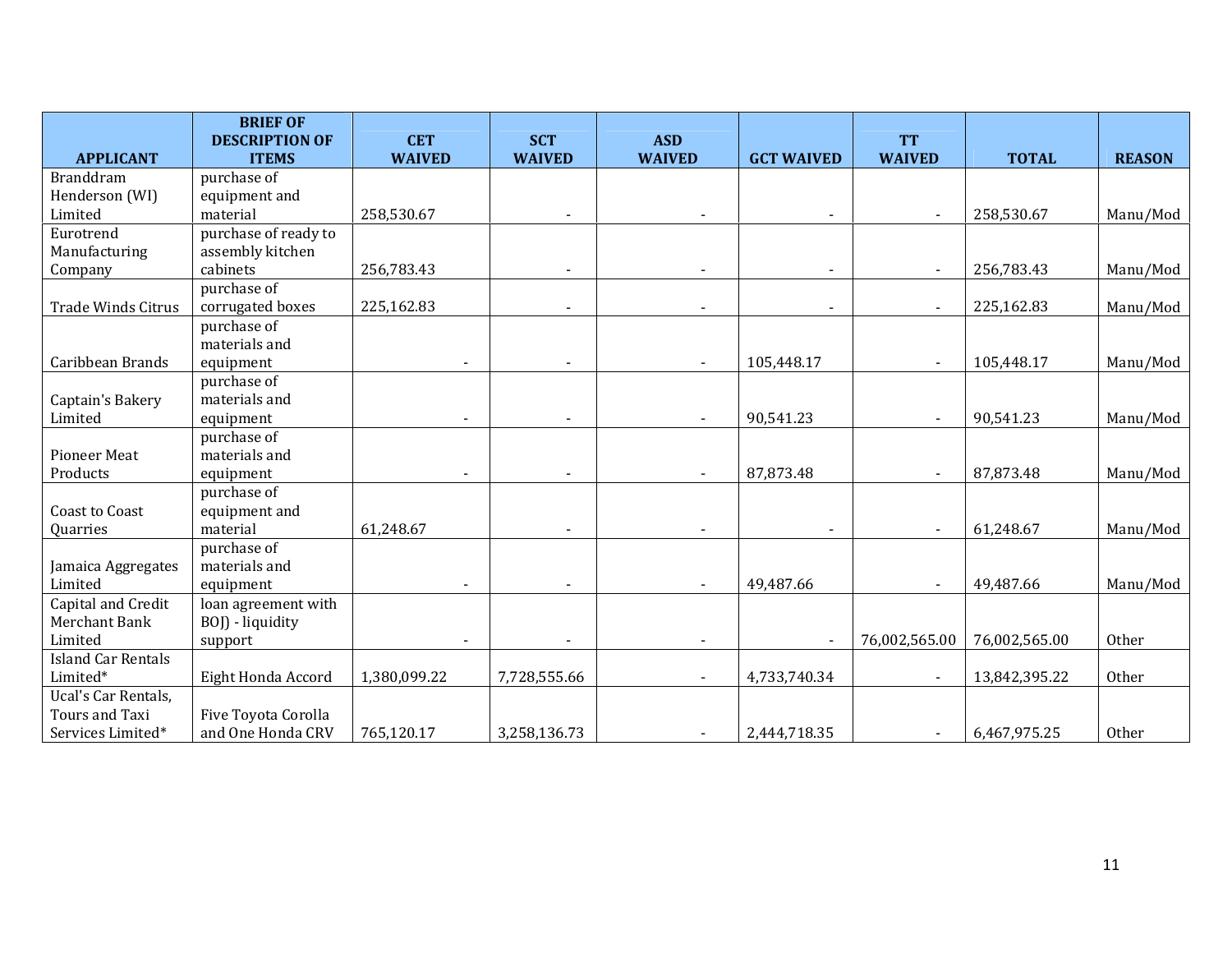|                           | <b>BRIEF OF</b><br><b>DESCRIPTION OF</b> | <b>CET</b>               | <b>SCT</b>               | <b>ASD</b>               |                          | <b>TT</b>                |              |               |
|---------------------------|------------------------------------------|--------------------------|--------------------------|--------------------------|--------------------------|--------------------------|--------------|---------------|
| <b>APPLICANT</b>          | <b>ITEMS</b>                             | <b>WAIVED</b>            | <b>WAIVED</b>            | <b>WAIVED</b>            | <b>GCT WAIVED</b>        | <b>WAIVED</b>            | <b>TOTAL</b> | <b>REASON</b> |
|                           | purchase of a 2011                       |                          |                          |                          |                          |                          |              |               |
| <b>Wesley Nelson</b>      | <b>Toyota Land Cruiser</b>               | 1,093,403.06             | 3,023,259.47             |                          | 1,198,779.78             |                          | 5,315,442.31 | Other         |
| Liberty Car               |                                          |                          |                          |                          |                          |                          |              |               |
| Rentals*                  | Six Nissan Tiida                         | 599,708.00               | 2,392,834.90             |                          | 1,888,030.70             | $\overline{\phantom{a}}$ | 4,880,573.60 | Other         |
|                           | One 2010 Chevy                           |                          |                          |                          |                          |                          |              |               |
| <b>Courtney Wilkinson</b> | Tahoe Hybrid                             | $\blacksquare$           | 4,279,543.13             |                          | $\overline{\phantom{a}}$ | $\blacksquare$           | 4,279,543.13 | Other         |
| Caribbean Car             |                                          |                          |                          |                          |                          |                          |              |               |
| Rentals*                  | Five Toyota Yaris                        | 492,904.82               | 1,966,690.21             |                          | 1,551,787.59             | $\overline{\phantom{a}}$ | 4,011,382.61 | Other         |
| Abe Motor Car             | Three 2010 Toyota                        |                          |                          |                          |                          |                          |              |               |
| Rental & Sales*           | Yaris                                    | 295,742.89               | 476,146.05               |                          | 807,895.64               | $\overline{\phantom{a}}$ | 1,579,784.58 | Other         |
| Cal's Manufacturing       | importation of six                       |                          |                          |                          |                          |                          |              |               |
| Limited                   | horses                                   | 513,558.00               |                          |                          | 539,235.90               | $\blacksquare$           | 1,052,793.90 | Other         |
| Ashe Performing           | One 2010 Toyota                          |                          |                          |                          |                          |                          |              |               |
| Arts Company              | Hilux pick-up                            | $\overline{\phantom{a}}$ | 955,602.12               | $\overline{\phantom{a}}$ |                          | $\blacksquare$           | 955,602.12   | Other         |
| <b>Mystic Mountain</b>    | importation of one                       |                          |                          |                          |                          |                          |              |               |
| Bar and Lounge            | horse                                    |                          |                          |                          | 485,445.56               | $\blacksquare$           | 485,445.56   | Other         |
|                           | importation of four                      |                          |                          |                          |                          |                          |              |               |
| Michael G. Bernard        | colts                                    | 179,745.30               | $\blacksquare$           |                          | 188,732.57               | $\blacksquare$           | 368,477.87   | Other         |
|                           | one 2000 Ford                            |                          |                          |                          |                          |                          |              |               |
| Lloyd McPherson           | Expedition                               |                          | 351,642.49               |                          |                          |                          | 351,642.49   | Other         |
|                           | importation of one                       |                          |                          |                          |                          |                          |              |               |
|                           | 2008 Chevrolet                           |                          |                          |                          |                          |                          |              |               |
| <b>Barrington Grant</b>   | Silverado Pick up                        | $\overline{\phantom{a}}$ | 347,981.82               | $\blacksquare$           |                          | $\overline{\phantom{a}}$ | 347,981.82   | Other         |
|                           | importation of one                       |                          |                          |                          |                          |                          |              |               |
| Nicola Murray             | 2007 Toyota Corolla                      |                          | 314,106.38               |                          |                          |                          | 314,106.38   | Other         |
| A.N.I. Cargo              | importation of three                     |                          |                          |                          |                          |                          |              |               |
| Services Limited          | horses                                   | 136,948.80               | $\blacksquare$           |                          | 143,796.24               | $\sim$                   | 280,745.04   | Other         |
|                           | importation of solar                     |                          |                          |                          |                          |                          |              |               |
|                           | water heaters and                        |                          |                          |                          |                          |                          |              |               |
| Iree Solar                | component parts                          | 263,986.06               |                          |                          |                          | $\overline{\phantom{a}}$ | 263,986.06   | Other         |
| Aldalin Francis to        | Penalty on transfer                      |                          |                          |                          |                          |                          |              |               |
| <b>Barrington Clarke</b>  | of property                              | $\overline{\phantom{a}}$ | $\overline{\phantom{a}}$ |                          | $\blacksquare$           | 225,050.00               | 225,050.00   | Other         |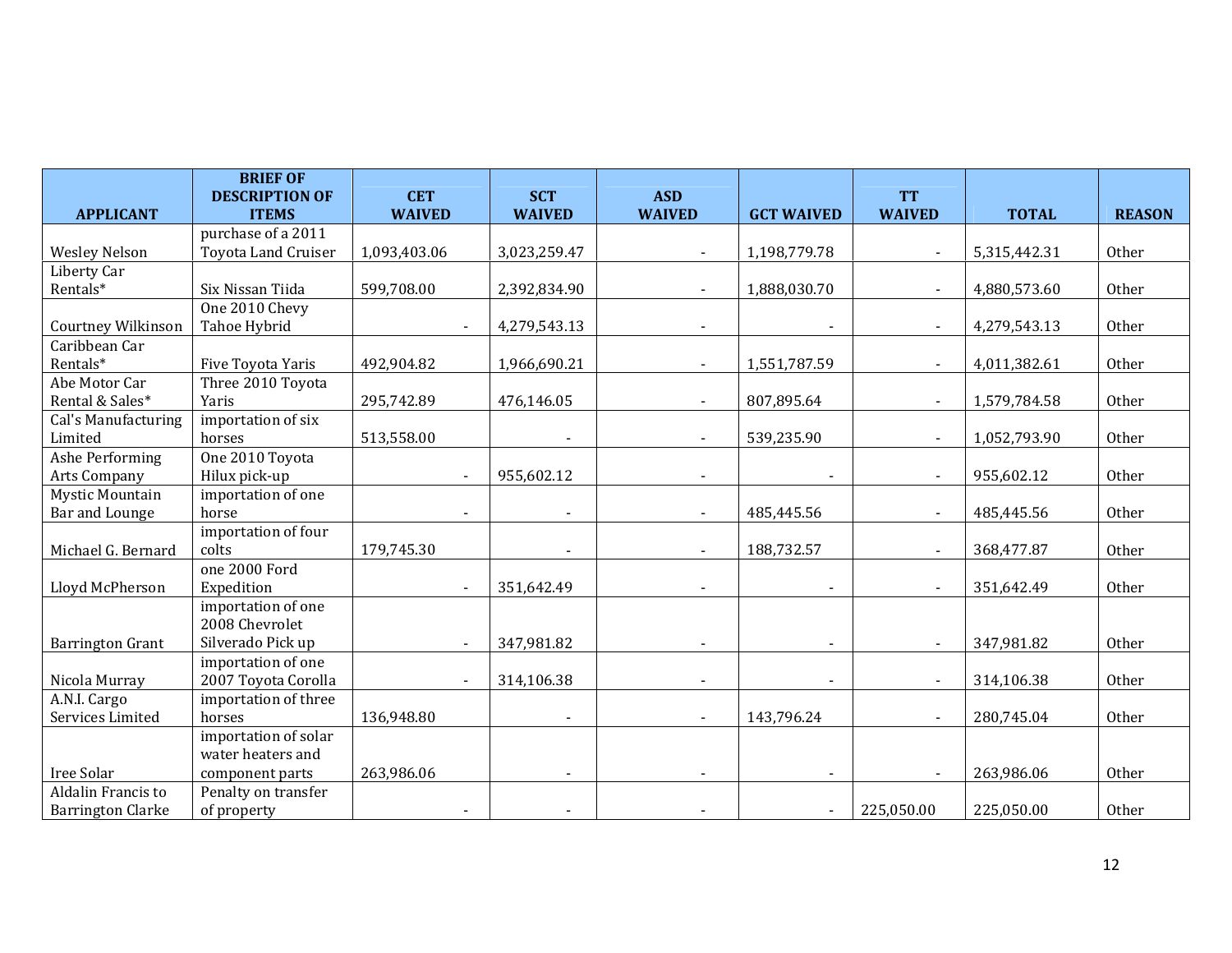|                                | <b>BRIEF OF</b>                  |                          |                          |               |                   |                          |              |               |
|--------------------------------|----------------------------------|--------------------------|--------------------------|---------------|-------------------|--------------------------|--------------|---------------|
|                                | <b>DESCRIPTION OF</b>            | <b>CET</b>               | <b>SCT</b>               | <b>ASD</b>    |                   | <b>TT</b>                |              |               |
| <b>APPLICANT</b>               | <b>ITEMS</b><br>Course material, | <b>WAIVED</b>            | <b>WAIVED</b>            | <b>WAIVED</b> | <b>GCT WAIVED</b> | <b>WAIVED</b>            | <b>TOTAL</b> | <b>REASON</b> |
|                                | gears and equipment,             |                          |                          |               |                   |                          |              |               |
| Jamaica Football               | importation of                   |                          |                          |               |                   |                          |              |               |
| Federation                     | tickets                          | 166,904.79               | $\overline{\phantom{a}}$ |               |                   | $\blacksquare$           | 166,904.79   | Other         |
| Patricia Hamilton-             | One 2007 Honda                   |                          |                          |               |                   |                          |              |               |
| Hewan                          | Civic                            | $\overline{\phantom{a}}$ | 127,989.64               |               |                   | $\blacksquare$           | 127,989.64   | Other         |
|                                | purchase of one                  |                          |                          |               |                   |                          |              |               |
| Everton Johnston               | horse                            | 59,915.10                | $\overline{\phantom{a}}$ |               | 62,910.86         | $\blacksquare$           | 122,825.96   | Other         |
|                                | Seventy five Solar               |                          |                          |               |                   |                          |              |               |
|                                | water heaters and                |                          |                          |               |                   |                          |              |               |
| Rayton Electric                | five solar                       |                          |                          |               |                   |                          |              |               |
| Commercial                     | water heater water               |                          |                          |               |                   |                          |              |               |
| Equipment                      | tank                             | 113,898.66               |                          |               |                   | $\blacksquare$           | 113,898.66   | Other         |
|                                | importation of two               |                          |                          |               |                   |                          |              |               |
| Roger Newman                   | horses                           | 51,355.80                | $\overline{\phantom{a}}$ |               | 53,923.59         | $\overline{\phantom{a}}$ | 105,279.39   | Other         |
|                                | importation of one               |                          |                          |               |                   |                          |              |               |
| Dennis Titus                   | 1999 Mercedes Benz               | $\sim$                   | 93,916.92                |               |                   | $\blacksquare$           | 93,916.92    | Other         |
| Paul Smith to                  | Penalty on transfer              |                          |                          |               |                   |                          |              |               |
| Desmond Lennon                 | of property                      | $\blacksquare$           | $\overline{\phantom{a}}$ |               |                   | 84,020.00                | 84,020.00    | Other         |
| Joyce Sanguennetti             | Penalty on transfer              |                          |                          |               |                   |                          |              |               |
| to Ronny Townsend              | of property                      | $\blacksquare$           |                          |               | $\blacksquare$    | 83,270.00                | 83,270.00    | Other         |
| Jamaica Olympic<br>Association | Gears, importation of            | 79,315.42                | $\overline{\phantom{a}}$ |               |                   |                          | 79,315.42    | Other         |
| Cedric and Ruby                | gears                            |                          |                          |               |                   |                          |              |               |
| Teape to Oral and              |                                  |                          |                          |               |                   |                          |              |               |
| Judith Morgan-                 | Penalty on transfer              |                          |                          |               |                   |                          |              |               |
| Maragh                         | of property                      |                          |                          |               |                   | 63,020.00                | 63,020.00    | Other         |
| Albert Swaby to                |                                  |                          |                          |               |                   |                          |              |               |
| Roy Goulbourne                 |                                  |                          |                          |               |                   |                          |              |               |
| and Lavern                     | Penalty on transfer              |                          |                          |               |                   |                          |              |               |
| Robinson                       | of property                      | $\blacksquare$           |                          |               | $\sim$            | 57,770.00                | 57,770.00    | Other         |
| Morrel Salmon to               |                                  |                          |                          |               |                   |                          |              |               |
| Rowan and Cherry               | Penalty on transfer              |                          |                          |               |                   |                          |              |               |
| Dewar                          | of property                      |                          |                          |               | $\blacksquare$    | 48,020.00                | 48,020.00    | Other         |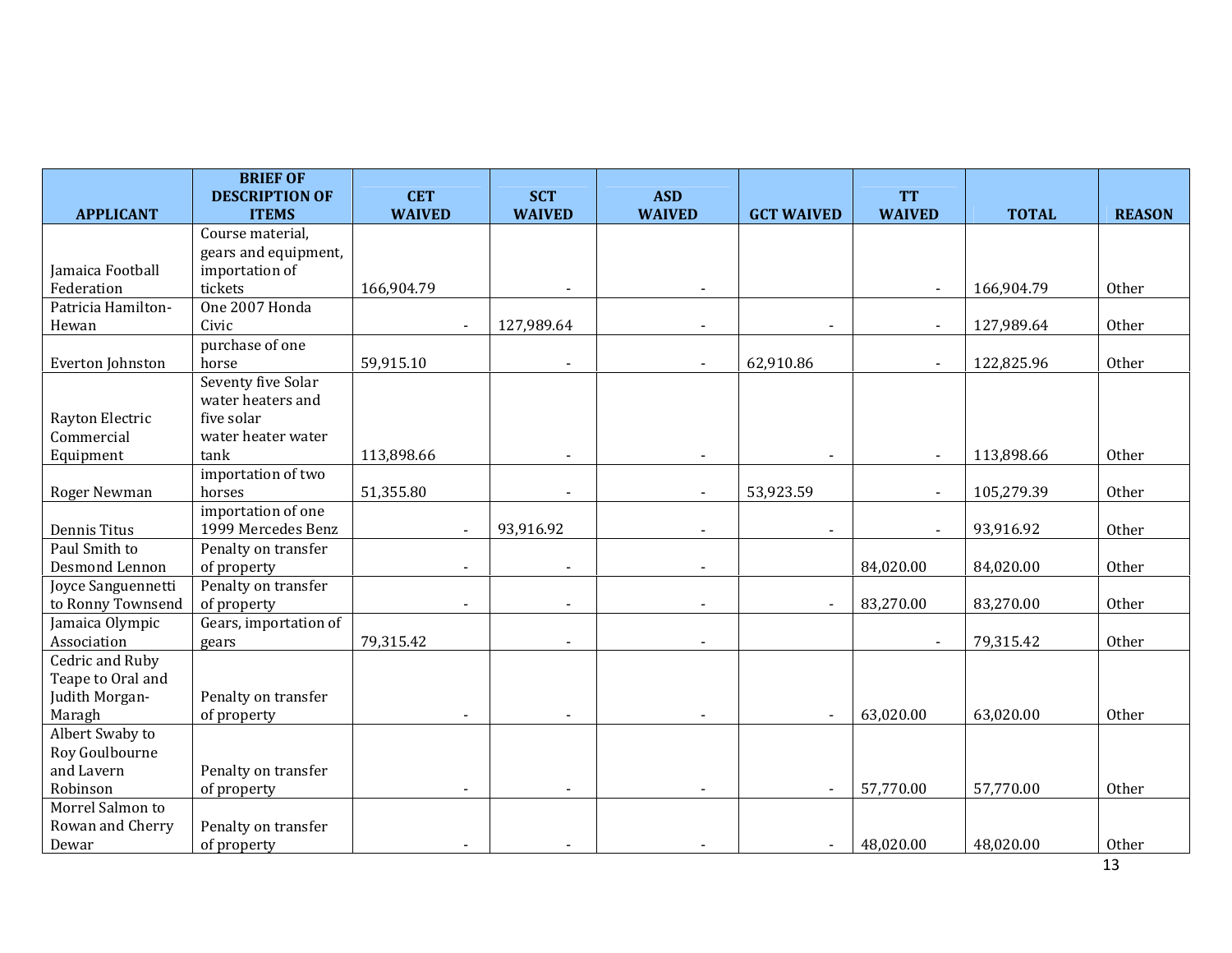|                        | <b>BRIEF OF</b><br><b>DESCRIPTION OF</b> | <b>CET</b>    | <b>SCT</b>               | <b>ASD</b>               |                          | <b>TT</b>      |              |               |
|------------------------|------------------------------------------|---------------|--------------------------|--------------------------|--------------------------|----------------|--------------|---------------|
| <b>APPLICANT</b>       | <b>ITEMS</b>                             | <b>WAIVED</b> | <b>WAIVED</b>            | <b>WAIVED</b>            | <b>GCT WAIVED</b>        | <b>WAIVED</b>  | <b>TOTAL</b> | <b>REASON</b> |
|                        | purchase of solar                        |               |                          |                          |                          |                |              |               |
| Caribbean Solar        | water heaters and                        |               |                          |                          |                          |                |              |               |
| Energy                 | accessories                              | 47,718.10     |                          |                          |                          |                | 47,718.10    | Other         |
| Vincent Rance to       | Penalty on transfer                      |               |                          |                          |                          |                |              |               |
| Althea McPherson       | of property                              |               |                          |                          | $\overline{\phantom{a}}$ | 47,270.00      | 47,270.00    | Other         |
| Joslyn Robinson to     |                                          |               |                          |                          |                          |                |              |               |
| Meke Rose              | Penalty on transfer                      |               |                          |                          |                          |                |              |               |
| Robinson               | of property                              |               |                          |                          |                          | 45,050.00      | 45,050.00    | Other         |
| <b>Ucal Ranglin to</b> |                                          |               |                          |                          |                          |                |              |               |
| Allison and            | Penalty on transfer                      |               |                          |                          |                          |                |              |               |
| Radcliffe Kelsey       | of property                              |               |                          |                          |                          | 42,020.00      | 42,020.00    | Other         |
| Joslyn Robinson to     | Penalty on transfer                      |               |                          |                          |                          |                |              |               |
| Merriel Hart           | of property                              |               | $\overline{\phantom{a}}$ |                          |                          | 41,300.00      | 41,300.00    | Other         |
| Joslyn Robinson to     |                                          |               |                          |                          |                          |                |              |               |
| Tesha-Natasha          | Penalty on transfer                      |               |                          |                          |                          |                |              |               |
| Robinson               | of property                              |               | $\blacksquare$           |                          |                          | 39,770.00      | 39,770.00    | Other         |
| Phillis Clarke to      | Penalty on transfer                      |               |                          |                          |                          |                |              |               |
| <b>Miguel Rowe</b>     | of property                              |               | $\overline{\phantom{a}}$ |                          | $\blacksquare$           | 36,520.00      | 36,520.00    | Other         |
|                        | purchase of two                          |               |                          |                          |                          |                |              |               |
| Franz C. Jobson        | horses                                   | 17,118.60     | $\blacksquare$           | $\overline{\phantom{0}}$ | 17,974.53                | $\blacksquare$ | 35,093.13    | Other         |
| Greta Rochester to     | Penalty on transfer                      |               |                          |                          |                          |                |              |               |
| Andrea Simpson         | of property                              |               | $\overline{\phantom{a}}$ |                          |                          | 34,520.00      | 34,520.00    | Other         |
| Joseph Hart to         |                                          |               |                          |                          |                          |                |              |               |
| Canute and Janet       | Penalty on transfer                      |               |                          |                          |                          |                |              |               |
| Blake                  | of property                              |               |                          |                          |                          | 34,520.00      | 34,520.00    | Other         |
| Gladstone Dillon,      |                                          |               |                          |                          |                          |                |              |               |
| Imogene Thompson       |                                          |               |                          |                          |                          |                |              |               |
| to Garth and Helen     | Penalty on transfer                      |               |                          |                          |                          |                |              |               |
| Richards               | of property                              |               |                          |                          |                          | 32,520.00      | 32,520.00    | Other         |
| Roy Moxam to           |                                          |               |                          |                          |                          |                |              |               |
| Lloyd Gordon and       | Penalty on transfer                      |               |                          |                          |                          |                |              |               |
| Laura Moxan            | of property                              |               |                          |                          |                          | 23,020.00      | 23,020.00    | Other         |
|                        | importation of one                       |               |                          |                          |                          |                |              |               |
| Seon Walker            | 1997 Honda Civic                         |               | 20,917.86                |                          |                          |                | 20,917.86    | Other         |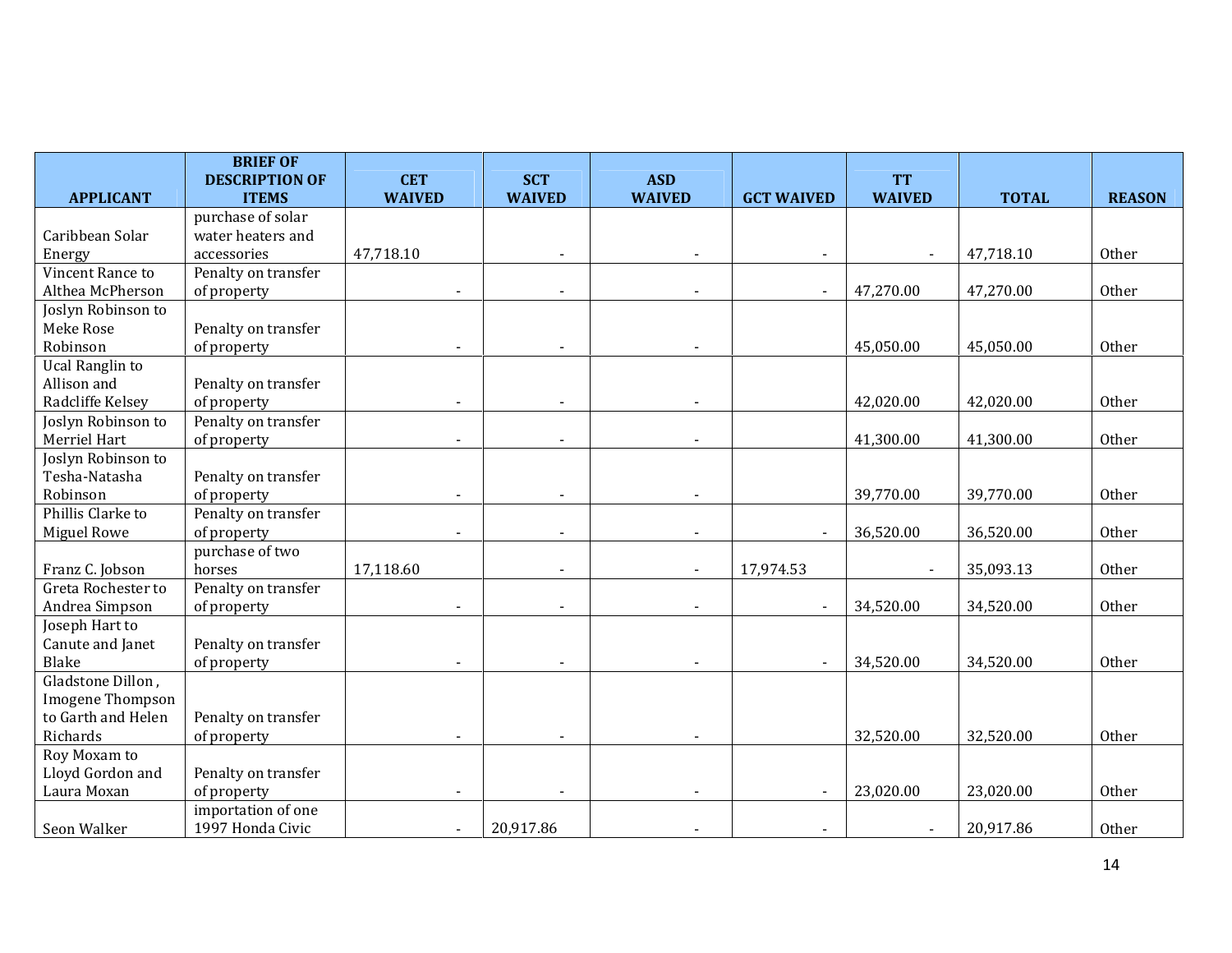|                    | <b>BRIEF OF</b>                       |                             |                   |                             |                   | <b>TT</b>      |                  |               |
|--------------------|---------------------------------------|-----------------------------|-------------------|-----------------------------|-------------------|----------------|------------------|---------------|
| <b>APPLICANT</b>   | <b>DESCRIPTION OF</b><br><b>ITEMS</b> | <b>CET</b><br><b>WAIVED</b> | <b>SCT WAIVED</b> | <b>ASD</b><br><b>WAIVED</b> | <b>GCT WAIVED</b> | <b>WAIVED</b>  | <b>TOTAL</b>     | <b>REASON</b> |
| Walky Ferron and   |                                       |                             |                   |                             |                   |                |                  |               |
| Daslin Williams to | Penalty on transfer                   |                             |                   |                             |                   |                |                  |               |
| Daslin Williams    | of property                           |                             |                   |                             |                   | 16,020.00      | 16,020.00        | Other         |
| Joseph Dunkley to  | Penalty on transfer                   |                             |                   |                             |                   |                |                  |               |
| Alphius McKnight   | of property                           |                             |                   |                             |                   | 11,270.00      | 11,270.00        | Other         |
| Angella Waysome    | Penalty on transfer                   |                             |                   |                             |                   |                |                  |               |
| to Cherry Clarke   | of property                           |                             |                   |                             |                   | 9,770.00       | 9,770.00         | Other         |
|                    |                                       |                             |                   |                             |                   |                |                  |               |
| Doreth Dixon to    | Penalty on transfer                   |                             |                   |                             |                   |                | 9,770.00         |               |
| Lloyd Allen        | of property                           |                             |                   |                             |                   | 9,770.00       |                  | Other         |
| Janet Hedge-       | purchase of a laptop                  |                             |                   |                             |                   |                |                  |               |
| Murray             | computer                              |                             |                   |                             | 8,987.09          | $\blacksquare$ | 8,987.09         | Other         |
| Ernest Powell to   | Penalty on transfer                   |                             |                   |                             |                   |                |                  |               |
| Caswell Simpson    | of property                           |                             |                   |                             |                   | 6,620.00       | 6,620.00         | Other         |
| Alaric Brooks to   |                                       |                             |                   |                             |                   |                |                  |               |
| Devon and          | Penalty on transfer                   |                             |                   |                             |                   |                |                  |               |
| Hyacinth Reid      | of property                           |                             |                   |                             |                   | 5,570.00       | 5,570.00         | Other         |
|                    | purchase of medical                   |                             |                   |                             |                   |                |                  |               |
|                    | compression                           |                             |                   |                             |                   |                |                  |               |
| Celia Brown        | stocking                              |                             |                   |                             | 4,405.80          | $\blacksquare$ | 4,405.80         | Other         |
| Jamaica Amateur    |                                       |                             |                   |                             |                   |                |                  |               |
| Athletic           | importation of wind                   |                             |                   |                             |                   |                |                  |               |
| Association        | flags                                 | 4,379.79                    |                   |                             |                   | $\blacksquare$ | 4,379.79         | Other         |
| Jamaica Volley     |                                       |                             |                   |                             |                   |                |                  |               |
| Association        | Sporting equipment                    | 429.93                      |                   |                             |                   |                | 429.93           | Other         |
|                    |                                       | 708,248,168.65              | 41,040,706.19     | 1,109,731,202.75            | 217,040,924.75    | 76,999,245.00  | 2,153,060,247.36 |               |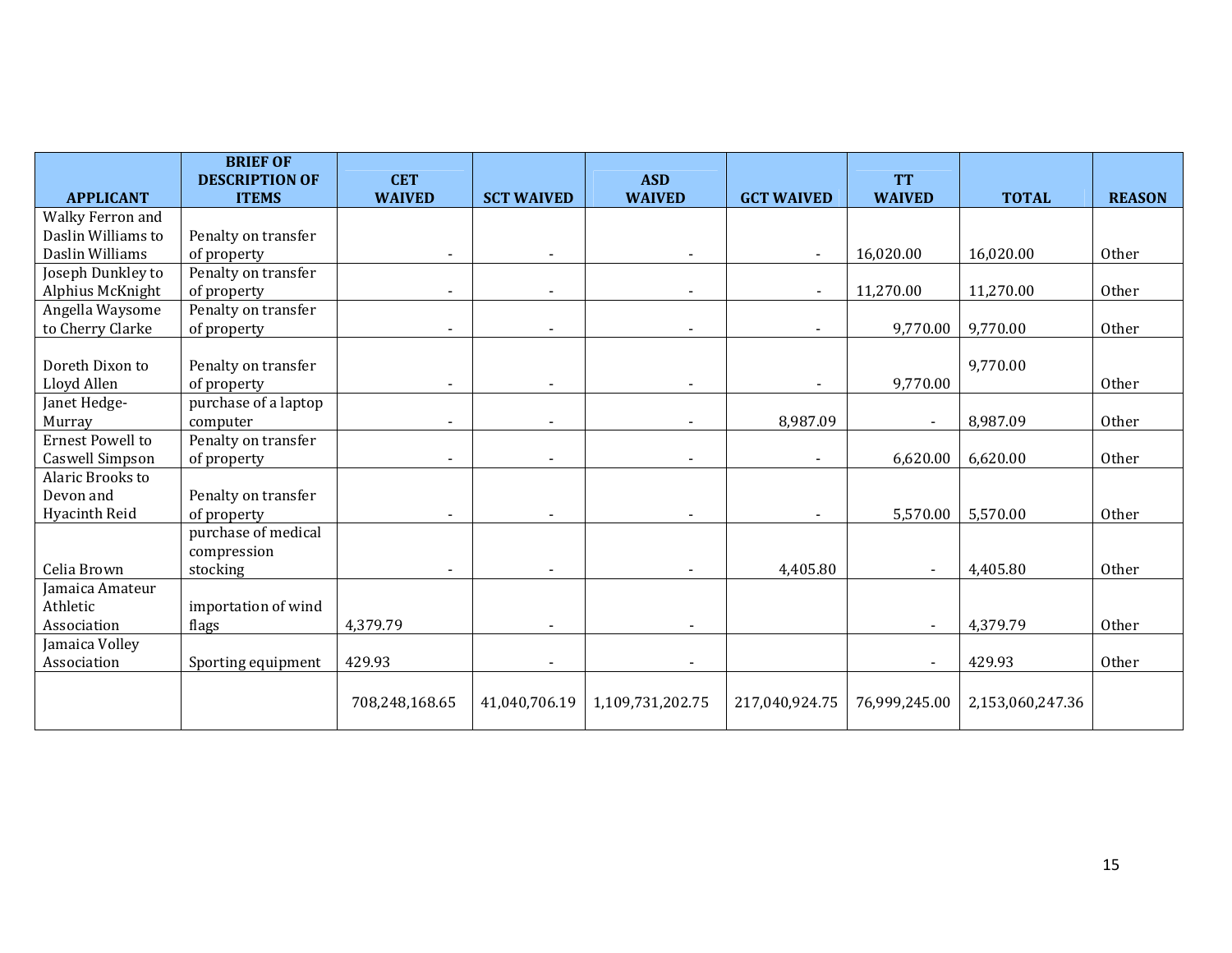|               |                                  | <b>CET</b>     | <b>SCT</b>    | <b>ASD</b>       | <b>GCT</b>     | <b>TT</b>                |                     |
|---------------|----------------------------------|----------------|---------------|------------------|----------------|--------------------------|---------------------|
| <b>REASON</b> | <b>CLASSIFICATION</b>            | <b>WAIVED</b>  | <b>WAIVED</b> | <b>WAIVED</b>    | <b>WAIVED</b>  | <b>WAIVED</b>            | <b>TOTAL WAIVED</b> |
| Agr           | <b>Agricultural Purposes</b>     | 18,970,206.72  | 5,594,742.24  | 49,803,981.95    | 12,762,309.99  | $\blacksquare$           | 87,131,240.91       |
| Char          | Charitable                       | 137,332,552.91 | 5,952,358.20  | $\blacksquare$   | 145,208,092.39 | $\overline{\phantom{a}}$ | 288,493,003.49      |
| Govt/Con      | Government<br>Contracts          | 11,588,768.54  | 2,693,338.33  | $\blacksquare$   | 19,624,857.55  |                          | 33,906,964.42       |
| Govt/Sch      | Government and<br>Schools        | 11,127,762.27  | 1,462,944.04  |                  | 3,597,594.25   |                          | 16,188,300.57       |
| <b>JTB</b>    | <b>Tourist Board</b><br>Meetings | 2,676,148.08   |               |                  | 2,057,727.04   |                          | 4,733,875.13        |
| Manu/Mod      | Manu/Modernization               | 520,290,477.61 |               | 1,059,927,220.80 | 19,659,979.02  | $\overline{\phantom{a}}$ | 1,599,877,677.43    |
| Other         | Other Reasons                    | 6,262,252.52   | 25,337,323.39 | $\blacksquare$   | 14,130,364.51  | 76,999,245.00            | 122,729,185.42      |
| <b>TOTAL</b>  |                                  | 708,248,168.65 | 41,040,706.19 | 1,109,731,202.75 | 217,040,924.75 | 76,999,245.00            | 2,153,060,247.36    |

ASD – Additional Stamp Duty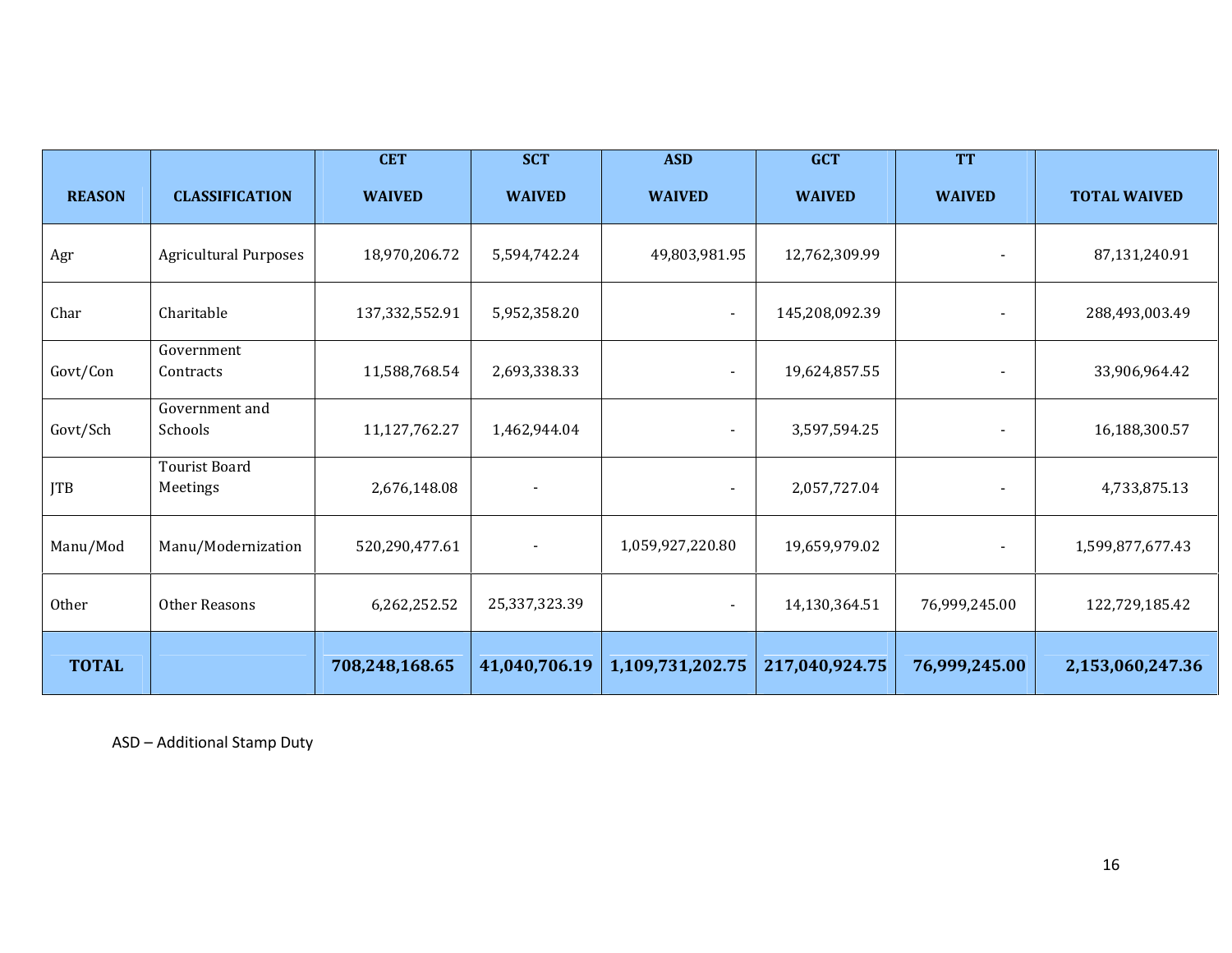# GCT Waivers for the period August 1 – August 31, 2010

| <b>TAXPAYER'S</b><br><b>NAME</b>     | <b>PERIOD</b>                                                                                                                                                                       | <b>TAX</b> | <b>PENALTY</b> | <b>INTEREST</b> | <b>SURCHARGES</b> | <b>WAIVER APPLIED</b><br><b>FOR</b> | <b>AMOUNT</b><br><b>WAIVED</b> | <b>REMARKS</b>                                                                  |
|--------------------------------------|-------------------------------------------------------------------------------------------------------------------------------------------------------------------------------------|------------|----------------|-----------------|-------------------|-------------------------------------|--------------------------------|---------------------------------------------------------------------------------|
| <b>Forte Electrical</b>              | Mar 04-Apr 04, Jul-Aug 04,<br>Jun-Aug 05, Oct-Dec 05,<br>Mar 06, May 06, Aug-Sep<br>06, Dec 06-Jan 07, Mar-<br>May 07, Aug 07-Jan 08,<br>Mar 08, Jun-Sep 08, Nov<br>08 & Feb-Mar 09 |            | 100%           | 100%            | 100%              | 943,373.00                          | 943,373.00                     | Financial hardship                                                              |
| Tropic Blue<br>Limited               | Aug 07-Mar 09                                                                                                                                                                       |            | 75%            | 75%             | 75%               | 117,366.44                          | 88,024.83                      | Financial problems<br>and reduction in<br>turnover.                             |
| Abraham Stewart                      | Aug 05-Apr 06, Jun 06-Dec<br>06, Feb 07-Jun 07, Aug 07-<br>Sept 07, Nov 07, Apr 08<br>and Aug 08                                                                                    |            | 80%            | 80%             | 80%               | 362,474.55                          | 289,979.64                     | Financial constraint<br>and delay in<br>transferring credits<br>by the Revenue. |
| Touchstone<br>Productions<br>Limited | Aug, Oct & Dec 09 & Feb<br>10                                                                                                                                                       |            | 50%            | 50%             | 50%               | 76,171.47                           | 38,085.74                      | Economic and<br>financial difficulties                                          |
| <b>TOTAL</b>                         |                                                                                                                                                                                     |            |                |                 |                   | 1,499,385.46                        | 1,359,463.21                   |                                                                                 |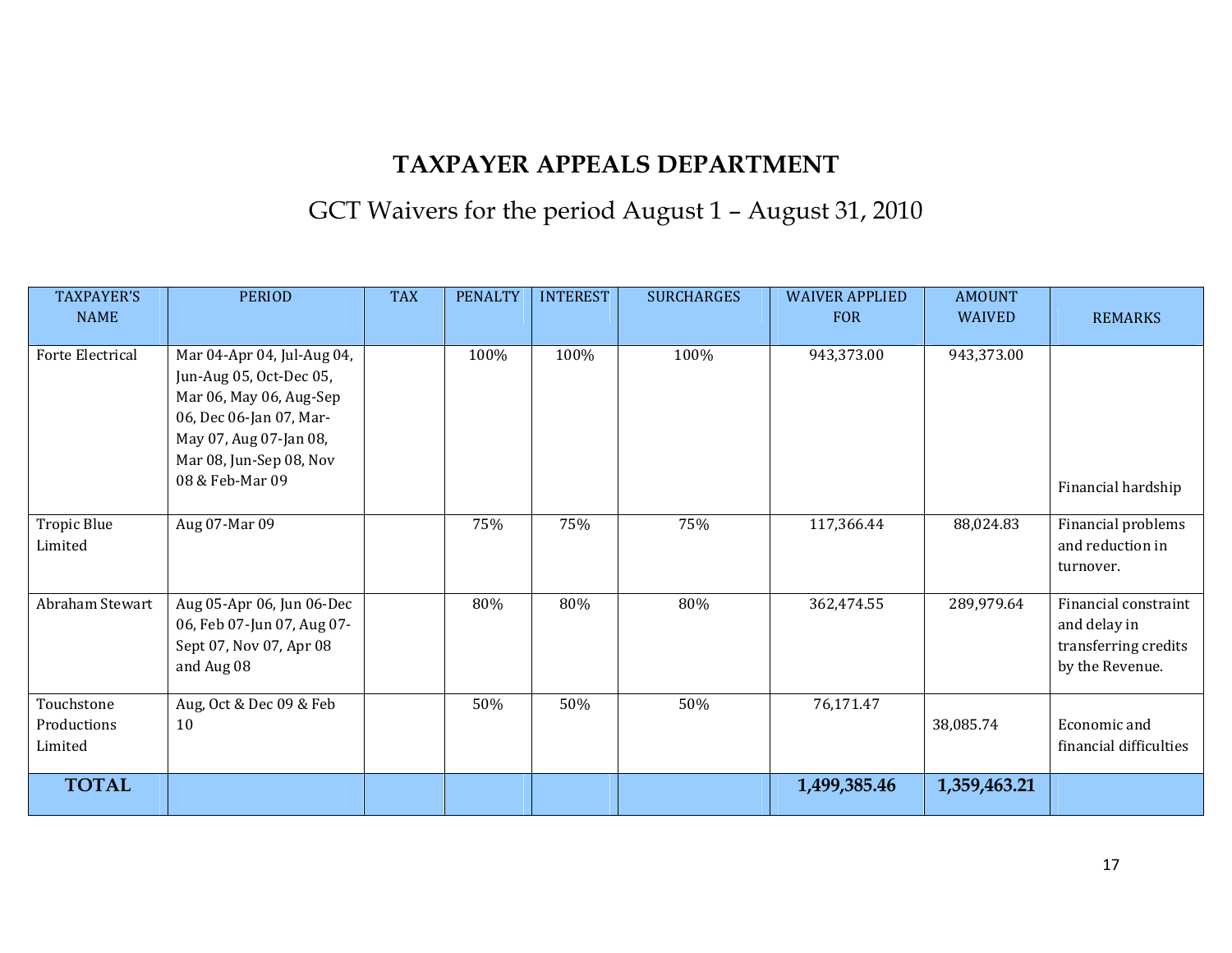PAYE Waivers for the period August 1 – August 31, 2010

| Taxpayer's Name                                         |                                                                  | Penalty | <b>Waiver Applied</b> | <b>Amount Waived</b> |                                                                                                                                        |
|---------------------------------------------------------|------------------------------------------------------------------|---------|-----------------------|----------------------|----------------------------------------------------------------------------------------------------------------------------------------|
|                                                         | Period                                                           |         | For $(\$)$            | $($ \$)              | Remarks                                                                                                                                |
| <b>Azan House of Fabrics</b>                            | Feb 2008-Jun 2010                                                | 60%     | 235,952.75            | 141,571.65           | Financial challenges.                                                                                                                  |
| KCT Services Ltd.                                       | 2008                                                             | 100%    | 3,426,611.08          | 3,426,611.08         | Approved by Min. of Finance due<br>to considerable financial<br>constraint as the significant<br>principal outstanding was<br>settled. |
| <b>Courtney Palmer / Western</b><br>Sports              | 2007-2009                                                        | 50%     | 72,765.00             | 36,382.50            | Leniency due to current<br>recession.                                                                                                  |
| Housing Agency of Jamaica                               | 2008 & 2009                                                      | 100%    | 7,823,856.00          | 7,823,856.00         | Government entity.                                                                                                                     |
| Team Builders Ltd                                       | 2007-2009                                                        | 60%     | 93,876.00             | 56,325.60            | Assist with compliance and<br>financial constraints.                                                                                   |
| St. Margaret's Caregivers'<br><b>Training Programme</b> | Aug 06, Dec 07, Mar-<br>Jul & Nov-Dec $08$ &<br>Jan-Mar & Nov 09 | 90%     | 80,383.51             | 72,345.16            | Non-Profit organisation and<br>limited disposable financial<br>resources.                                                              |
| <b>TOTAL</b>                                            |                                                                  |         | 11,733,444.34         | 11,557,091.99        |                                                                                                                                        |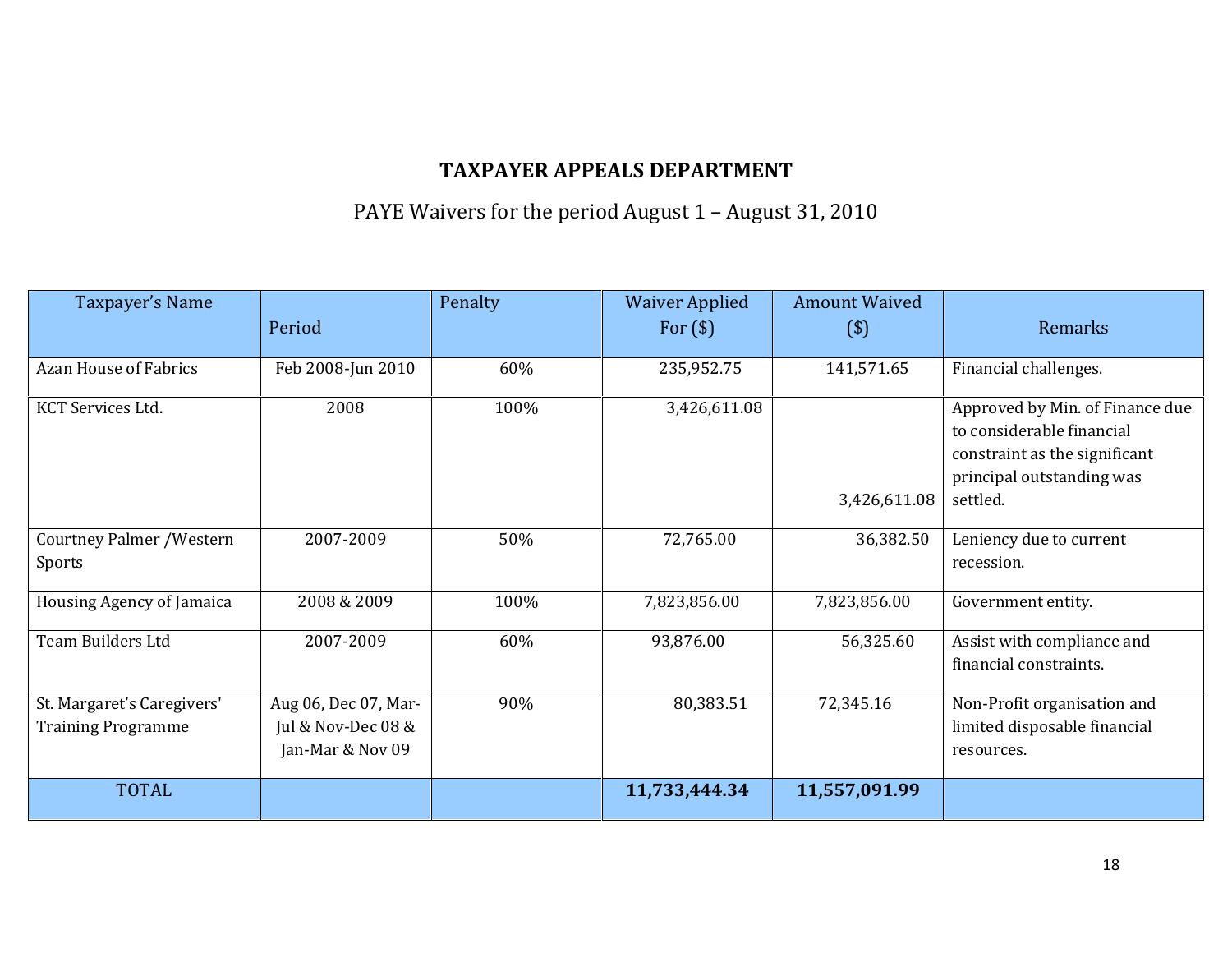#### Transfer Tax & Stamp Duty Waivers for the period August 1 – August 31, 2010

| <b>TAXPAYER'S NAME</b>            | <b>TAX</b> | <b>PENALTY</b> | <b>INTEREST</b> | <b>WAIVER APPLIED FOR</b> | <b>AMOUNT</b><br>WAIVED $(\$)$ | <b>REMARKS</b>                |
|-----------------------------------|------------|----------------|-----------------|---------------------------|--------------------------------|-------------------------------|
|                                   |            |                |                 |                           |                                |                               |
|                                   |            |                |                 |                           |                                | Approved by Min. of           |
| Estate Lillian Baker              |            |                | 50%             | 119,408.19                | 59,704.10                      | Finance as the tax was paid.  |
|                                   |            |                |                 |                           |                                | Approved by Min. of           |
|                                   |            |                |                 |                           |                                | Finance due to financial      |
|                                   |            |                | 100%            | 66,354.49                 | 66,354.49                      | hardship.                     |
| Estate: Vincent S. Crawford       | 80%        |                |                 | 84,500.00                 | 67,600.00                      |                               |
| <b>Estate Clinton Barker</b>      |            |                | 100%            | 65,790.00                 | 65,790.00                      | Relief of charges to allow    |
|                                   |            |                |                 |                           |                                | for payment of tax. Due to    |
|                                   |            |                |                 |                           |                                | financial hardship.           |
| <b>Transfer to Rupert Golding</b> | 100%       |                |                 | 250,000.00                | 250,000.00                     | Financial constraint and      |
|                                   |            |                |                 |                           |                                | age (88).                     |
| Ralston Johnson                   | 70%        |                |                 | 210,000.00                | 147,000.00                     | Severe financial constraints. |
| <b>TOTAL</b>                      |            |                |                 | 796,052.68                | 656,448.59                     |                               |